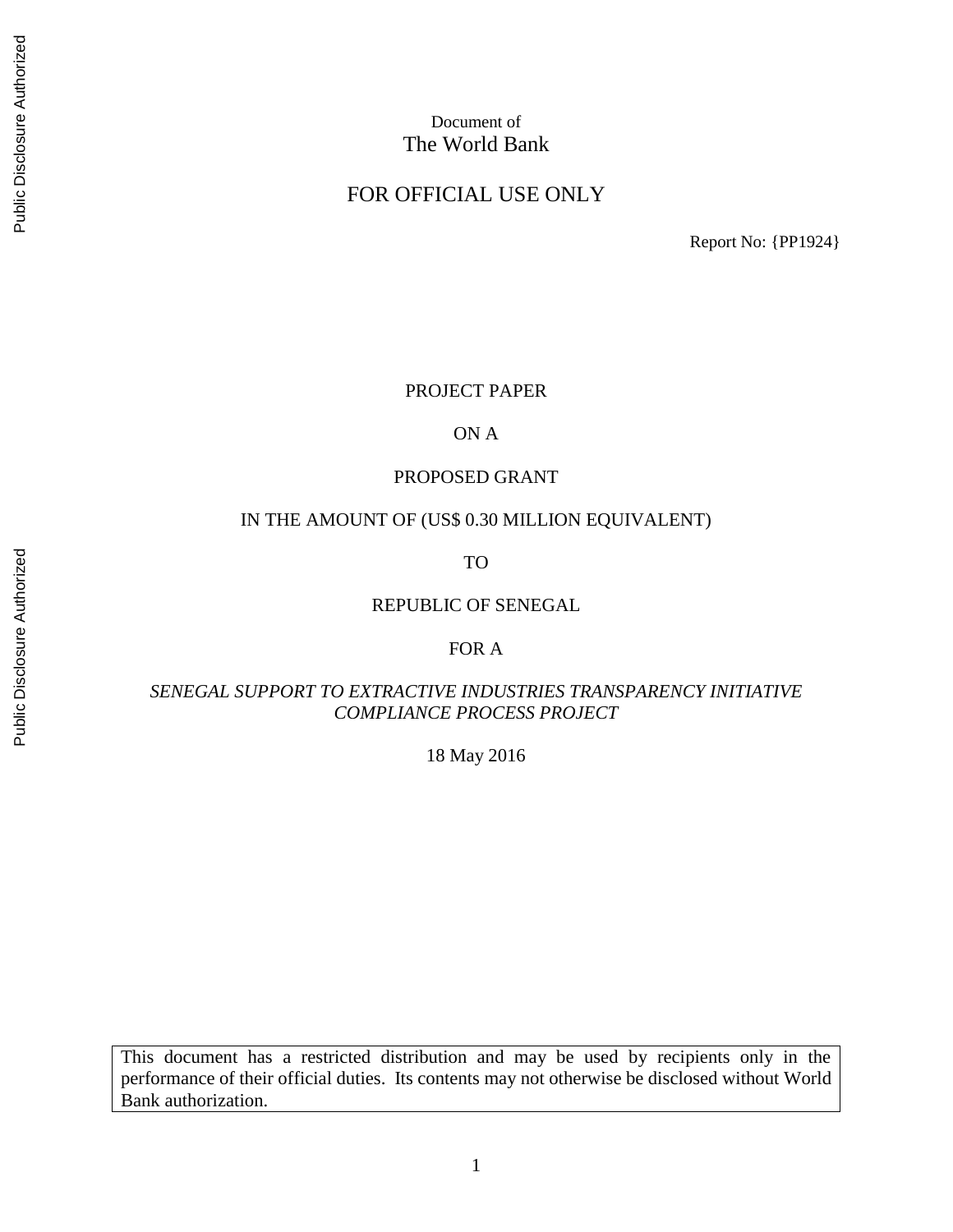# CURRENCY EQUIVALENTS

# (Exchange Rate Effective on March 15, 2016)

# US\$ 1 = 590.55 FCFA

#### FISCAL YEAR

January 1 – December 31

# ABBREVIATIONS AND ACRONYMS

| <b>CDCM</b>    | Centre for Documentation and Mining Cadastre                 |
|----------------|--------------------------------------------------------------|
| <b>CPS</b>     | <b>Country Partnership Strategy</b>                          |
| DH             | <b>Hydrocarbons Directorate</b>                              |
| <b>DMG</b>     | Directorate of Mines and Geology                             |
| <b>EGPS</b>    | <b>Extractives Global Programmatic Support</b>               |
| <b>EITI</b>    | <b>Extractive Industries Transparency Initiative</b>         |
| FM             | <b>Financial Management</b>                                  |
| GoSN           | Government of Senegal                                        |
| <b>GRS</b>     | Grievance Redress Service                                    |
| <b>HDI</b>     | Human Development Index                                      |
| IA             | <b>Independent Administrator</b>                             |
| <b>IDA</b>     | <b>International Development Association</b>                 |
| <b>IBRD</b>    | <b>International Bank for Reconstruction and Development</b> |
| <b>IFAC</b>    | <b>International Federation of Accountant</b>                |
| <b>LNG</b>     | <b>Liquefied Natural Gas</b>                                 |
| <b>MDTF</b>    | Multi-Donor Trust Fund                                       |
| <b>MEF</b>     | Ministry of Economy and Finance                              |
| <b>EITI-NC</b> | <b>EITI National Committee</b>                               |
| <b>PDO</b>     | <b>Project Development Objective</b>                         |
| <b>PSE</b>     | <b>Plan Senegal Emergent</b>                                 |
| US\$           | <b>United State Dollar</b>                                   |
| <b>SENELEC</b> | Société Nationale d'électricité du Sénégal                   |
| <b>SMHPM</b>   | Mauritanian Society Hydrocarbons and Mining Estate           |
| <b>SSA</b>     | Sub-Saharan Africa                                           |
| TA             | <b>Technical Assistance</b>                                  |

| <b>Regional Vice President:</b>         | <b>Makhtar Diop</b>      |
|-----------------------------------------|--------------------------|
| Country Director:                       | Louise J. Corde          |
| <b>Global Practice Senior Director:</b> | <b>Charles Feinstein</b> |
| <b>Practice Manager:</b>                | Paulo De Sa              |
| Task Team Leader:                       | Ilhem Salamon            |
|                                         |                          |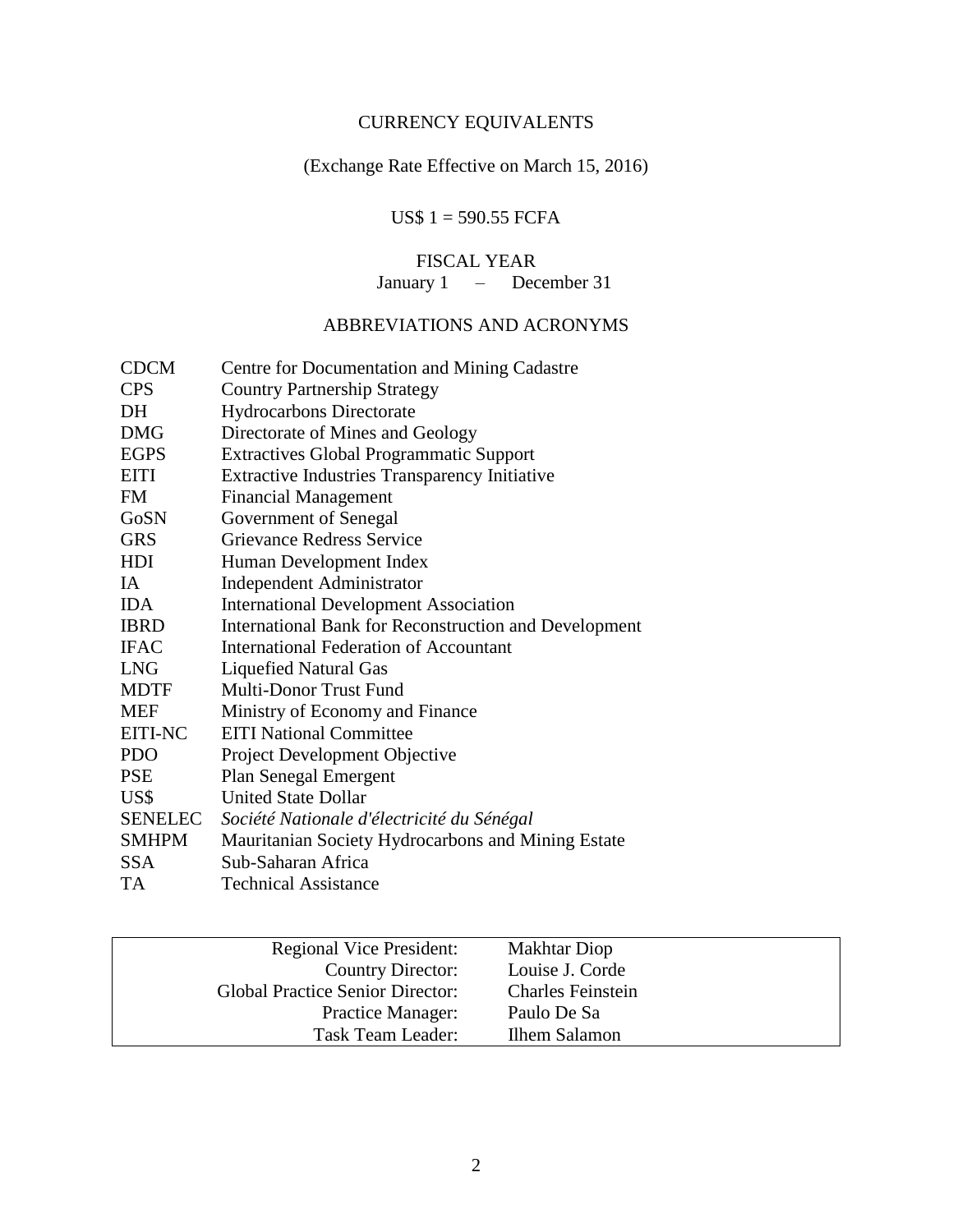# **SENEGAL**

Senegal Support to Extractive Industries Transparency Initiative Compliance Process Project

# **TABLE OF CONTENTS**

| I.  |    |  |
|-----|----|--|
|     |    |  |
|     |    |  |
|     |    |  |
| II. |    |  |
|     |    |  |
|     |    |  |
|     |    |  |
| Ш.  |    |  |
|     |    |  |
|     |    |  |
|     |    |  |
| IV. |    |  |
|     |    |  |
|     |    |  |
| V.  |    |  |
|     |    |  |
|     |    |  |
| VI. |    |  |
|     |    |  |
|     |    |  |
|     |    |  |
|     |    |  |
|     | Е. |  |
|     | F. |  |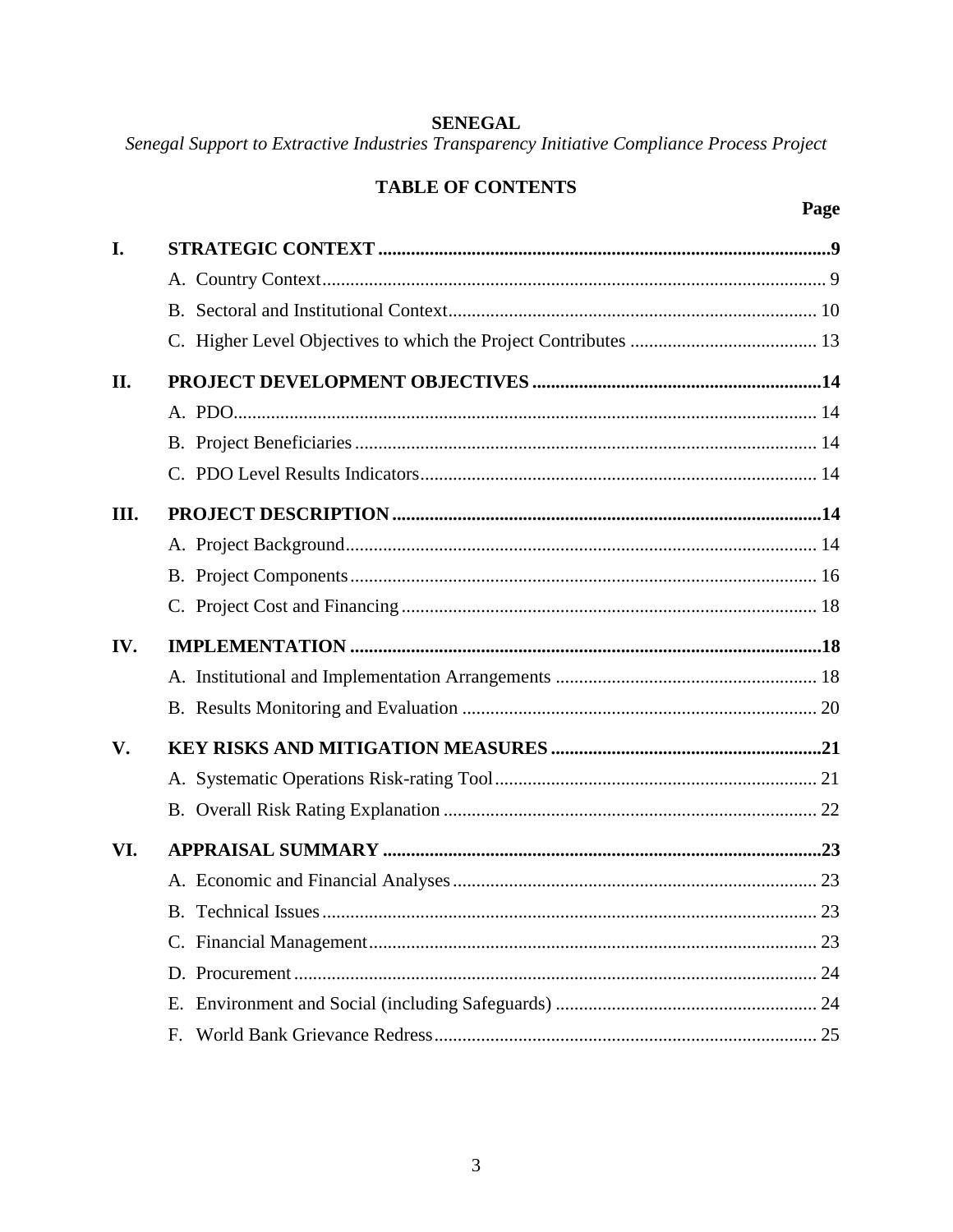#### **APPRAISAL DATA SHEET**

*Senegal*

# *SENEGAL SUPPORT TO EXTRACTIVE INDUSTRIES TRANSPARENCY INITIATIVE COMPLIANCE PROCESS PROJECT (P160022)*

#### **PROJECT PAPER**

# *AFRICA 0000009266*

Report No.: PP1924

| <b>Basic Information</b>                                        |                                               |                             |                                         |        |                              |                                |
|-----------------------------------------------------------------|-----------------------------------------------|-----------------------------|-----------------------------------------|--------|------------------------------|--------------------------------|
| Project ID                                                      |                                               |                             | <b>EA</b> Category                      |        |                              | Team Leader(s)                 |
| P160022                                                         |                                               |                             | C - Not Required                        |        |                              | <b>Ilhem Salamon</b>           |
| Lending Instrument                                              |                                               |                             | Fragile and/or Capacity Constraints [ ] |        |                              |                                |
| <b>Technical Assistance</b>                                     |                                               |                             | Financial Intermediaries [ ]            |        |                              |                                |
|                                                                 |                                               |                             | Series of Projects [ ]                  |        |                              |                                |
| Project Implementation Start Date                               |                                               |                             | Project Implementation End Date         |        |                              |                                |
| 15-June 2016                                                    |                                               |                             | 31-Dec-2018                             |        |                              |                                |
| <b>Expected Effectiveness Date</b>                              |                                               |                             | <b>Expected Closing Date</b>            |        |                              |                                |
| 15-June 2016                                                    |                                               |                             | 31-Dec-2018                             |        |                              |                                |
| Joint IFC                                                       |                                               |                             |                                         |        |                              |                                |
| N <sub>o</sub>                                                  |                                               |                             |                                         |        |                              |                                |
| Practice<br>Manager/Manager                                     |                                               | Director                    | Senior Global Practice                  |        | <b>Country Director</b>      | <b>Regional Vice President</b> |
| Paulo De Sa                                                     |                                               | <b>Charles Feinstein</b>    |                                         |        | Louise J. Corde              | Makhtar Diop                   |
|                                                                 |                                               |                             | <b>Approval Authority</b>               |        |                              |                                |
| <b>Approval Authority</b>                                       |                                               |                             |                                         |        |                              |                                |
| <b>CD</b> Decision                                              |                                               |                             |                                         |        |                              |                                |
| Borrower: Republic of Senegal (Ministry of Economy and Finance) |                                               |                             |                                         |        |                              |                                |
| Responsible Agency: EITI Permanent Secretariat                  |                                               |                             |                                         |        |                              |                                |
| Contact:                                                        |                                               | <b>Cheikh Tidiane Toure</b> |                                         | Title: |                              | <b>Permanent Secretary</b>     |
| Telephone No.:                                                  |                                               |                             | +(221) 338200854/773320512              |        |                              | Email: chtoure@gmail.com       |
|                                                                 | <b>Project Financing Data(in USD Million)</b> |                             |                                         |        |                              |                                |
| <b>Total Project Cost:</b>                                      |                                               | 0.30                        |                                         |        | <b>Total Bank Financing:</b> | 0.00                           |
| Financing Gap:<br>0.00                                          |                                               |                             |                                         |        |                              |                                |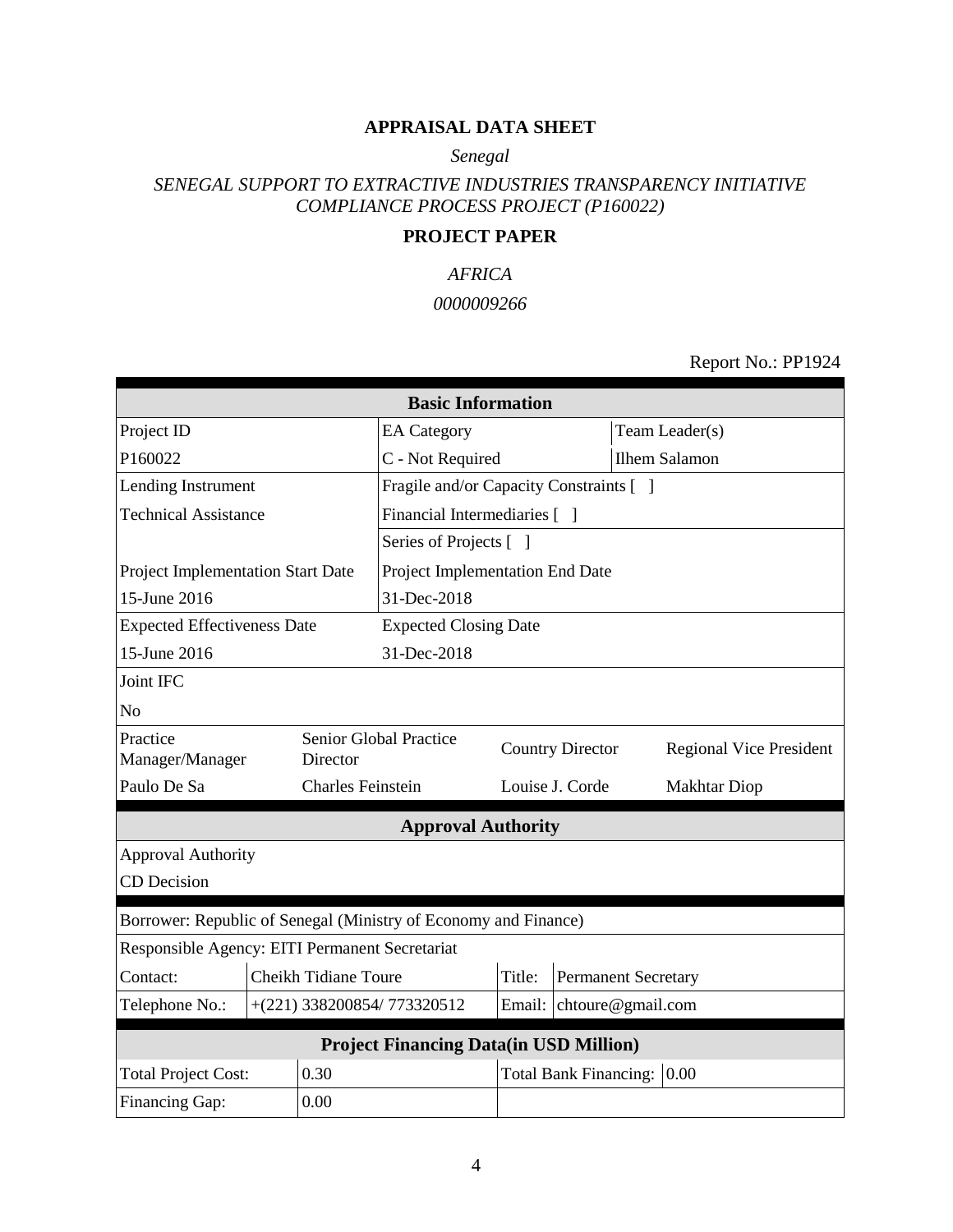| <b>Financing Source</b>                                              |                                                                         |      |      |             |                                                  |      |      |                                                                                                    |      |      | <b>Amount</b>               |
|----------------------------------------------------------------------|-------------------------------------------------------------------------|------|------|-------------|--------------------------------------------------|------|------|----------------------------------------------------------------------------------------------------|------|------|-----------------------------|
| <b>Extractives Global Programmatic Support</b>                       |                                                                         |      |      |             |                                                  |      |      |                                                                                                    |      |      | 0.30                        |
| Total                                                                |                                                                         |      |      |             |                                                  |      |      |                                                                                                    | 0.30 |      |                             |
| <b>Expected Disbursements (in USD Million)</b>                       |                                                                         |      |      |             |                                                  |      |      |                                                                                                    |      |      |                             |
| Fiscal<br>Year                                                       | 2016                                                                    | 2017 | 2018 | 2019        | 0000                                             | 0000 | 0000 | 0000                                                                                               |      | 0000 | 0000                        |
| Annual                                                               | 0.00                                                                    | 0.15 | 0.15 | 0.00        | 0.00                                             | 0.00 | 0.00 | 0.00                                                                                               | 0.00 |      | 0.00                        |
| Cumulati 0.00<br>ve                                                  |                                                                         | 0.15 | 0.30 | 0.30        | 0.00                                             | 0.00 | 0.00 | 0.00                                                                                               | 0.00 |      | 0.00                        |
|                                                                      |                                                                         |      |      |             | <b>Institutional Data</b>                        |      |      |                                                                                                    |      |      |                             |
| <b>Practice Area (Lead)</b>                                          |                                                                         |      |      |             |                                                  |      |      |                                                                                                    |      |      |                             |
| Energy & Extractives                                                 |                                                                         |      |      |             |                                                  |      |      |                                                                                                    |      |      |                             |
| <b>Contributing Practice Areas</b>                                   |                                                                         |      |      |             |                                                  |      |      |                                                                                                    |      |      |                             |
|                                                                      |                                                                         |      |      |             |                                                  |      |      |                                                                                                    |      |      |                             |
| <b>Cross Cutting Topics</b>                                          |                                                                         |      |      |             |                                                  |      |      |                                                                                                    |      |      |                             |
| Climate Change<br>$[\ ]$                                             |                                                                         |      |      |             |                                                  |      |      |                                                                                                    |      |      |                             |
| $\lceil \; \rceil$                                                   | Fragile, Conflict & Violence                                            |      |      |             |                                                  |      |      |                                                                                                    |      |      |                             |
| $\lceil \; \rceil$                                                   | Gender                                                                  |      |      |             |                                                  |      |      |                                                                                                    |      |      |                             |
| $\Box$                                                               | Jobs                                                                    |      |      |             |                                                  |      |      |                                                                                                    |      |      |                             |
| $[\ ]$                                                               | Public Private Partnership                                              |      |      |             |                                                  |      |      |                                                                                                    |      |      |                             |
| <b>Sectors / Climate Change</b>                                      |                                                                         |      |      |             |                                                  |      |      |                                                                                                    |      |      |                             |
| Sector (Maximum 5 and total % must equal 100)                        |                                                                         |      |      |             |                                                  |      |      |                                                                                                    |      |      |                             |
| <b>Major Sector</b>                                                  |                                                                         |      |      | Sector      |                                                  |      | $\%$ | Adaptation<br>Co-benefits %                                                                        |      |      | Mitigation<br>Co-benefits % |
| Energy and mining                                                    |                                                                         |      |      | Oil and gas |                                                  |      | 50   |                                                                                                    |      |      |                             |
| Energy and mining                                                    |                                                                         |      |      |             | Other Mining and<br><b>Extractive Industries</b> |      | 50   |                                                                                                    |      |      |                             |
| Total                                                                |                                                                         |      |      |             |                                                  |      | 100  |                                                                                                    |      |      |                             |
|                                                                      |                                                                         |      |      |             |                                                  |      |      | $\Box$ I certify that there is no Adaptation and Mitigation Climate Change Co-benefits information |      |      |                             |
| applicable to this project.                                          |                                                                         |      |      |             |                                                  |      |      |                                                                                                    |      |      |                             |
| <b>Themes</b>                                                        |                                                                         |      |      |             |                                                  |      |      |                                                                                                    |      |      |                             |
|                                                                      |                                                                         |      |      |             |                                                  |      |      |                                                                                                    |      |      |                             |
| Theme (Maximum 5 and total % must equal 100)<br>Major theme<br>Theme |                                                                         |      |      |             |                                                  |      | $\%$ |                                                                                                    |      |      |                             |
| Public sector governance                                             |                                                                         |      |      |             | Other accountability/anti-corruption             |      |      |                                                                                                    | 50   |      |                             |
|                                                                      | Social dev/gender/inclusion<br>Participation and civic engagement<br>30 |      |      |             |                                                  |      |      |                                                                                                    |      |      |                             |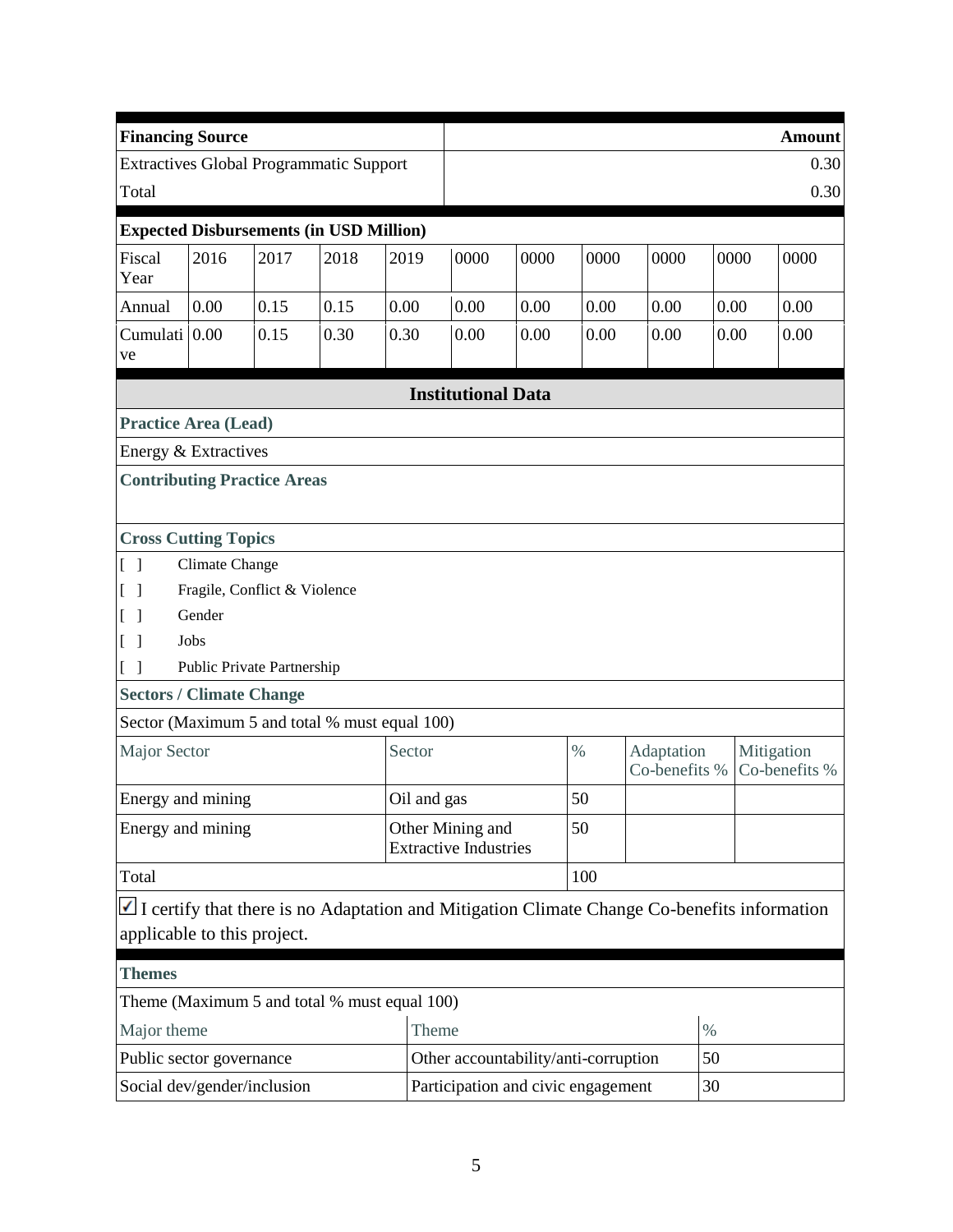| Environment and natural resources<br>management                                                     | management | Other environment and natural resources | 20                         |                |
|-----------------------------------------------------------------------------------------------------|------------|-----------------------------------------|----------------------------|----------------|
| Total                                                                                               |            |                                         | 100                        |                |
| <b>Proposed Development Objective(s)</b>                                                            |            |                                         |                            |                |
| The project development objective is to assist Republic of Senegal in implementing its EITI agenda. |            |                                         |                            |                |
| <b>Components</b>                                                                                   |            |                                         |                            |                |
| <b>Component Name</b>                                                                               |            |                                         | <b>Cost (USD Millions)</b> |                |
| <b>EITI</b> Implementation Support                                                                  |            |                                         | 0.19                       |                |
| <b>Communication and Outreach</b>                                                                   |            |                                         | 0.03                       |                |
| Project Management                                                                                  |            |                                         | 0.08                       |                |
|                                                                                                     | Compliance |                                         |                            |                |
| <b>Policy</b>                                                                                       |            |                                         |                            |                |
| Does the project depart from the CAS in content or in other significant<br>respects?                |            |                                         | Yes $[$ $]$                | No $[X]$       |
| Does the project require any waivers of Bank policies?                                              |            |                                         | Yes $\lceil \; \rceil$     | No $[X]$       |
| Have these been approved by Bank management?                                                        |            |                                         | Yes $\lceil$<br>- 1        | No $[X]$       |
| Does the project meet the Regional criteria for readiness for implementation?<br>Yes $[X]$          |            |                                         |                            |                |
|                                                                                                     |            |                                         |                            | No [ ]         |
| <b>Safeguard Policies Triggered by the Project</b>                                                  |            |                                         | Yes                        | N <sub>0</sub> |
| Environmental Assessment OP/BP 4.01                                                                 |            |                                         |                            | X              |
| Natural Habitats OP/BP 4.04                                                                         |            |                                         |                            | X              |
| Forests OP/BP 4.36                                                                                  |            |                                         |                            | X              |
| Pest Management OP 4.09                                                                             |            |                                         |                            | X              |
| Physical Cultural Resources OP/BP 4.11                                                              |            |                                         |                            | X              |
| Indigenous Peoples OP/BP 4.10                                                                       |            |                                         |                            | $\mathbf X$    |
| <b>Involuntary Resettlement OP/BP 4.12</b>                                                          |            |                                         |                            | X              |
| Safety of Dams OP/BP 4.37                                                                           |            |                                         |                            | $\mathbf{X}$   |
| Projects on International Waterways OP/BP 7.50                                                      |            |                                         |                            | $\mathbf{X}$   |
| Projects in Disputed Areas OP/BP 7.60                                                               |            |                                         |                            | X              |
| <b>Legal Covenants</b>                                                                              |            |                                         |                            |                |
| <b>Name</b>                                                                                         | Recurrent  | <b>Due Date</b>                         | <b>Frequency</b>           |                |
|                                                                                                     |            |                                         |                            |                |
| <b>Description of Covenant</b>                                                                      |            |                                         |                            |                |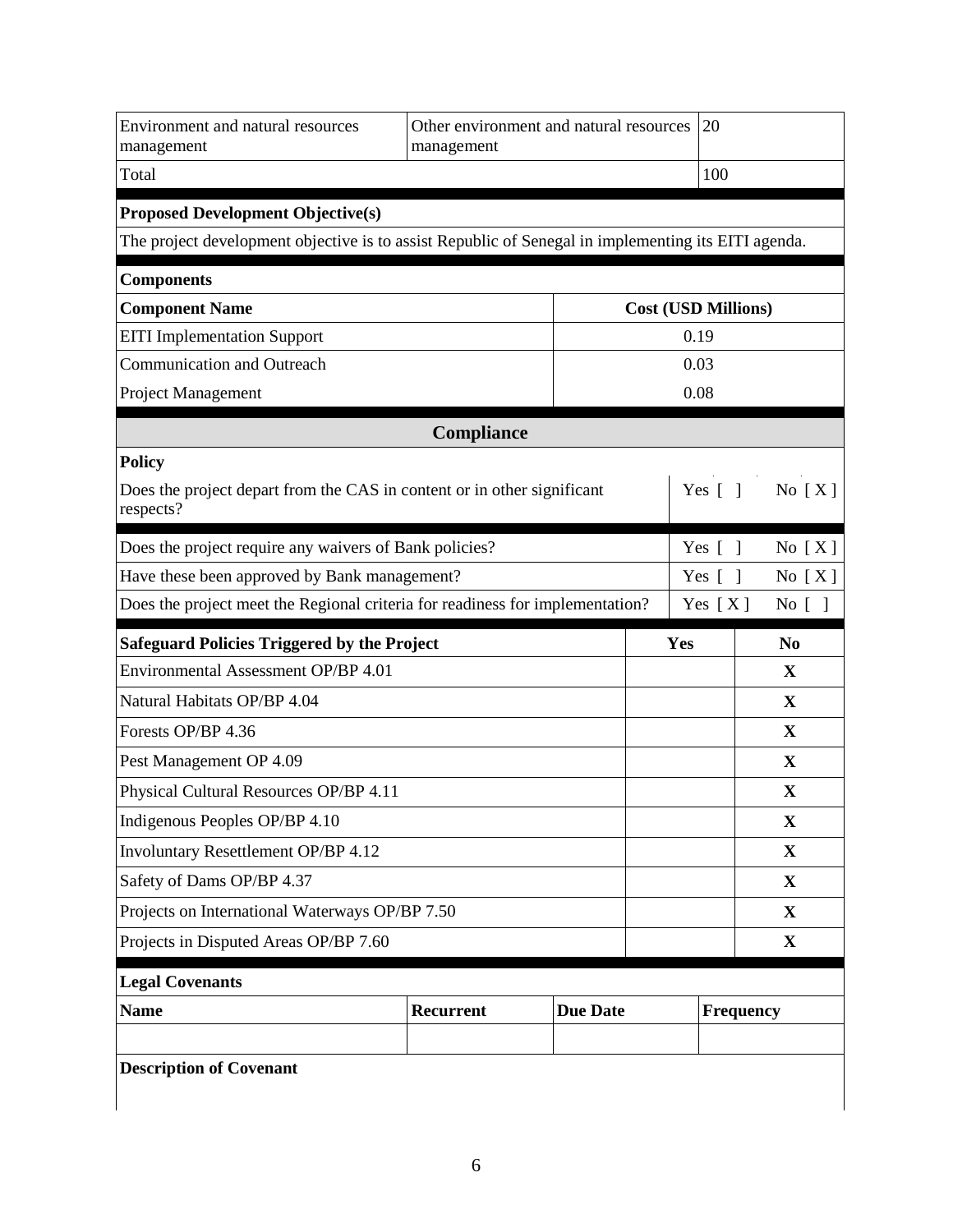| <b>Conditions</b>               |                                                |                                       |                                           |                                 |                 |              |
|---------------------------------|------------------------------------------------|---------------------------------------|-------------------------------------------|---------------------------------|-----------------|--------------|
| <b>Source of Fund</b>           | <b>Name</b>                                    |                                       |                                           |                                 | <b>Type</b>     |              |
|                                 |                                                |                                       |                                           |                                 |                 |              |
| <b>Description of Condition</b> |                                                |                                       |                                           |                                 |                 |              |
|                                 |                                                | <b>Team Composition</b>               |                                           |                                 |                 |              |
| <b>Bank Staff</b>               |                                                |                                       |                                           |                                 |                 |              |
| <b>Name</b>                     | Role                                           | <b>Title</b>                          |                                           | Specialization                  |                 | Unit         |
| <b>Ilhem Salamon</b>            | <b>Team Leader</b><br>(ADM)<br>Responsible)    | Specialist                            | Senior Oil and Gas                        | Oil and Gas                     |                 | <b>GEEDR</b> |
| <b>Cheick Traore</b>            | Procurement<br>Specialist (ADM<br>Responsible) | Specialist                            | Senior Procurement Procurement            |                                 |                 | <b>GGODR</b> |
| Mamata Zida/<br>Tiendredreogo   | Procurement<br>Specialist (ADM<br>Responsible) | Specialist                            | Senior Procurement Procurement            |                                 |                 | <b>GGODR</b> |
| Fatou Fall Samba                | Financial<br>Management<br>Specialist          | Financial<br>Management<br>Specialist |                                           | Financial<br>Management         |                 | <b>GGODR</b> |
| Ruma Tavorath                   | Safeguards<br>Specialist                       | Senior<br>Specialist                  | Environmental                             | Sr. Environmental<br>Specialist |                 | <b>GENDR</b> |
| Maya Abi Karam                  | Country Lawyer                                 |                                       | <b>Senior Counsel</b>                     | Legal                           |                 | <b>LEGLE</b> |
| Hayat Taleb Al-Harazi           | <b>Team Member</b>                             |                                       | Program Officer                           | Operations                      |                 | <b>MNARS</b> |
| Nina Inamahoro                  | <b>Team Member</b>                             |                                       | <b>Operations Analyst</b>                 | Operations                      |                 | GEEX2        |
| Daksha Shakya                   | <b>Team Member</b>                             | Consultant                            |                                           | Social<br>Development           |                 | GEEX1        |
| <b>Astou Ba Diaw</b>            | <b>Team Member</b>                             |                                       | Senior Program<br><b>ACS</b><br>Assistant |                                 |                 | AFCF1        |
| Marie Roger Augustin            | Counsel                                        |                                       | <b>Legal Analyst</b>                      | Legal                           |                 | <b>LEGLE</b> |
| Issa Thiam                      | <b>Team Member</b>                             |                                       | <b>Finance Analyst</b>                    | Disbursement                    |                 | <b>WFALS</b> |
| <b>Extended Team</b>            |                                                |                                       |                                           |                                 |                 |              |
| <b>Name</b>                     | <b>Title</b>                                   |                                       | <b>Office Phone</b>                       |                                 | <b>Location</b> |              |
|                                 |                                                |                                       |                                           |                                 |                 |              |
| <b>Locations</b>                |                                                |                                       |                                           |                                 |                 |              |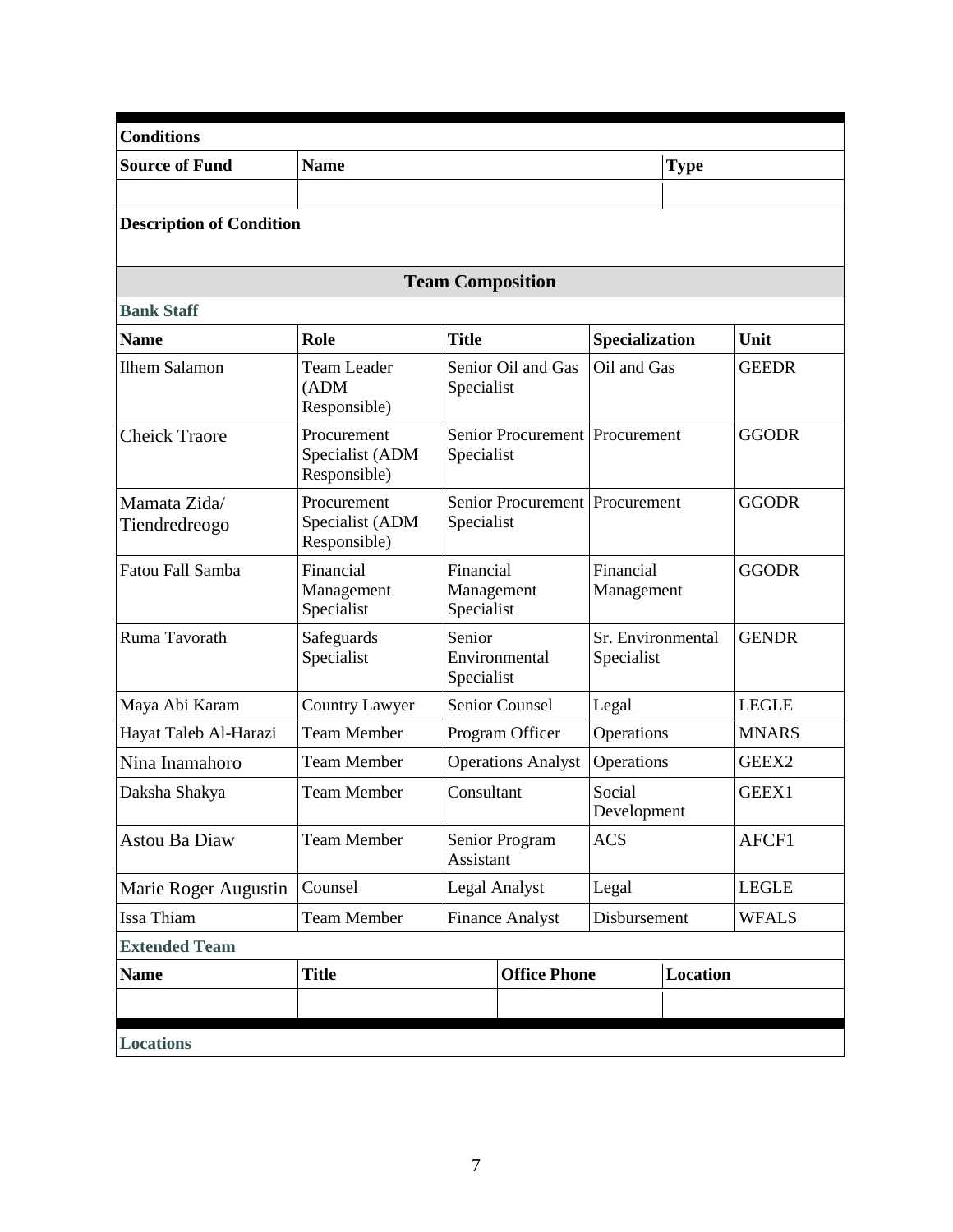| <b>Country</b> | First<br>Administrative<br><b>Division</b> | Location | <b>Planned Actual</b> | <b>Comments</b> |
|----------------|--------------------------------------------|----------|-----------------------|-----------------|
|                |                                            |          |                       |                 |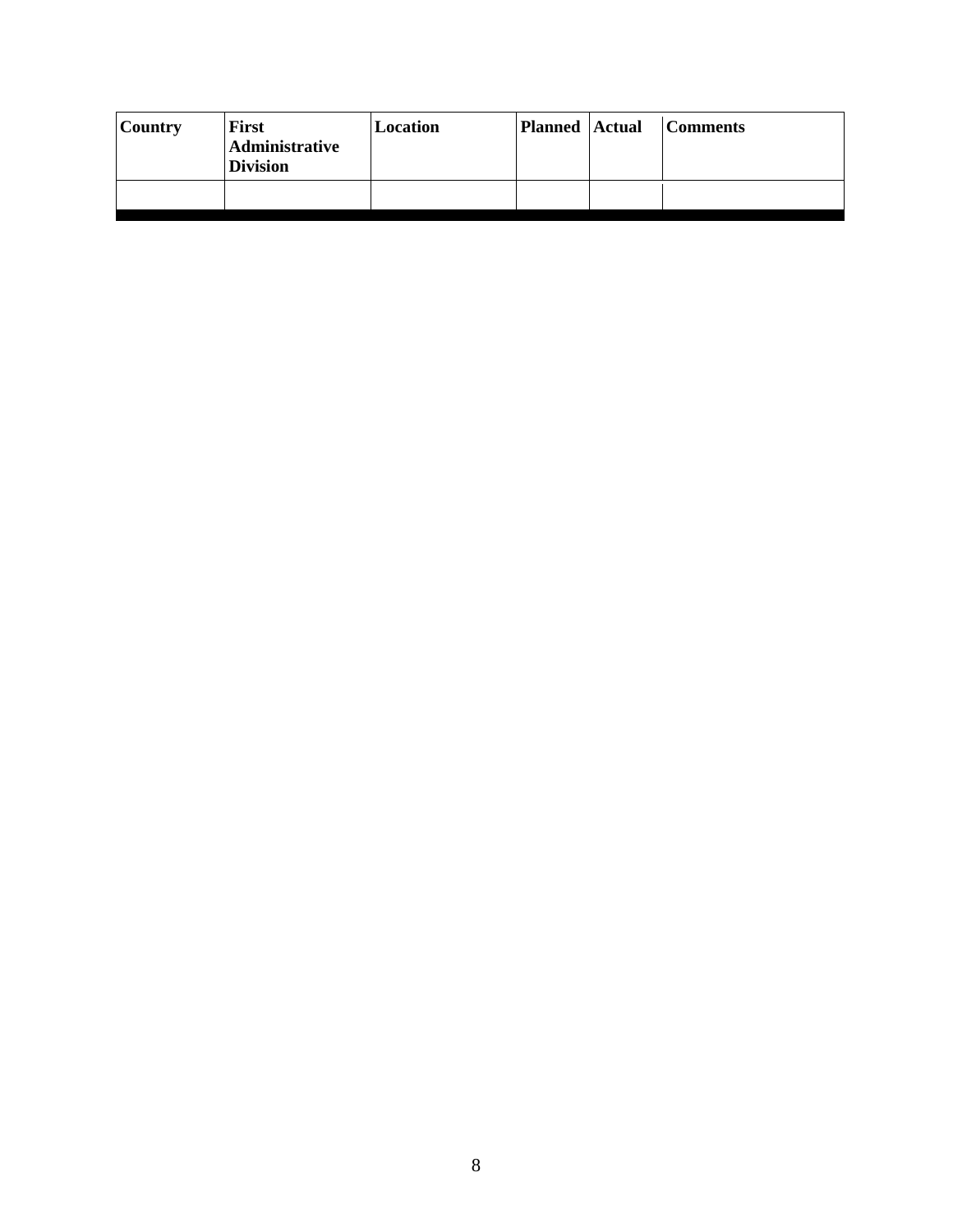#### **I. STRATEGIC CONTEXT**

#### **A. Country Context**

1. **Senegal, with an estimated population of 14.7 million and an annual growth rate of 3.1 percent, is one of the most politically stable countries in Africa and has considerably strengthened its democratic structures in recent years.** Since the 1980s, the democratic institutions and democratization process in Senegal have fared better than in most sub-Saharan African (SSA) countries. In the March 2009 municipal elections, the opposition who united under the "Benno Siggil Senegal" coalition won and reinforced the country's democratic model. The coalition was formed after the contested 2007 presidential election results and subsequent boycott of parliamentary elections. On March 20, 2016 a constitutional referendum was held where people voted to reduce the Presidential term from seven to five years from 2019. The "Yes" vote was 62.7% (1,357,412) against 37.3% (807,255) for "No". However, the national turnout was low at only 38.3%, and in Touba – the second largest city of Senegal and capital of the powerful Muridiya Islamic Brotherhood – the "No" vote won. Presidential elections will be organized in 2019, while the next legislative elections are expected in 2017.

2. **In terms of human development, however, Senegal is still lagging behind. In 2015, Senegal was ranked 170 out of 188 countries (in the low human development category) on the UNDP Human Development Index (HDI).** Senegal's HDI for 2014 was below the average for SSA. Between 1980 and 2014, Senegal's life expectancy at birth increased by 17.6 years, mean years of schooling increased by 0.3 years and expected years of schooling increased by 4.3 years. Senegal's GNI per capita increased by about 15.0 percent between 1980 and 2014. Under-5 and infant mortality ratios were respectively estimated at 47 and 42 (per 1000 live births) in 2015. Maternal mortality, was a ratio of 315 for 100,000 living births in 2015. In 2014, the primary school completion rate stood at 61 percent. The primary completion rate has come a long way, but at 72 percent, Senegal is still below the global average for other lower middle-income countries (97%). At middle and secondary school levels, important progress has been made over the last five years in terms of increases in enrolment. However, this has not been accompanied by adequate investment resources, and curricula are not designed to prepare students for scientific or technical studies.

3. **Progress towards poverty reduction in Senegal has been mixed in the first decade of the 21st century.** Between 2001 and 2005 the national poverty rates fell by 6.9 percentage points (from 55.2 to 48.3%), but stalled between 2005 and 20111. Extreme poverty followed the same trend, as the percentage of people unable to cover their basic food needs decreased only slightly from 17.2 percent in 2001 to 14.8% in 2011. Further, the absolute number of poor increased by 600,000 people over the entire period due to a relatively high level of population growth of 2.5% per year. Increasing human capital is key to increase households' income and further reduce poverty, as it has the potential to help spur economic growth and generate broader economic opportunities for the population. Education is highly correlated with both the quantity and quality of jobs, and appears to be the single most effective asset associated with households' emergence out of poverty and reduced likelihood of falling into poverty. However, the educational levels of the workforce, particularly youth, is low despite recent improvements. In 2011, 62 % of the

 $\overline{a}$ <sup>1</sup> The small change of -1.6% recorded between 2005 and 2011 was statistically insignificant.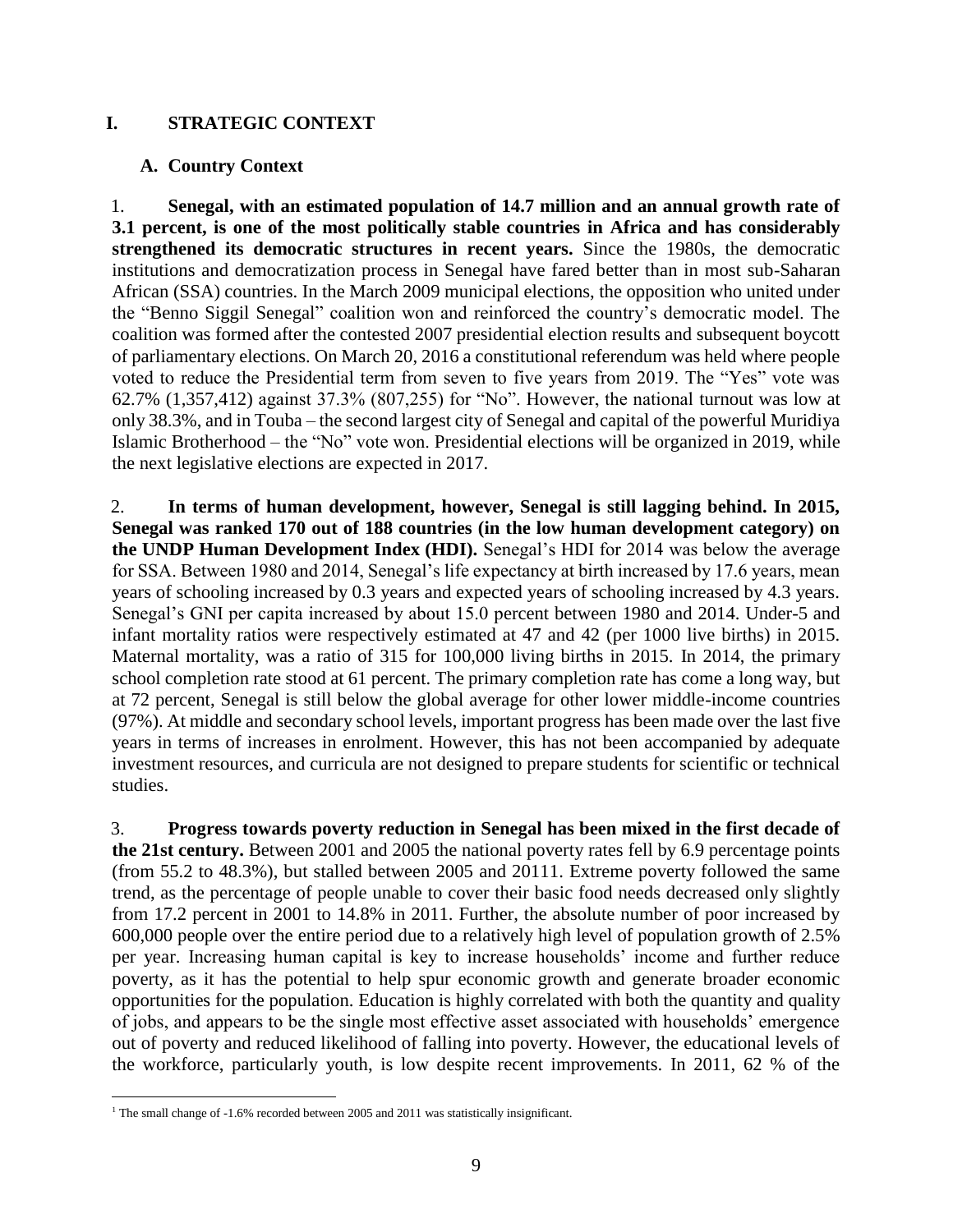employed workers and 45 % of those aged 15 to 29 years had no education. Unless the lack of human capital is effectively addressed, the low educational endowments of the next generations will be a severe constraint to eliminating poverty.

4. **After experiencing lackluster growth of 3.3% since 2006, growth began to improve in 2014, and according to the government's recent estimates was 6.5% in 2015 and estimated to be 6.4% in 2016.** The 2015 outcome reflected a bumper agricultural season. Senegal benefited from lower international commodity prices, and good rainfall, which combined with government efforts, boosted agricultural value added by around a third. The higher growth also reflects good performances in industry and services, as the economy benefited from various developments including the implementation of the Plan Sénégal Emergent (PSE), strengthened trade with Mali, and falling oil prices. There is a clear consensus among key players that to achieve the PSE growth targets, Senegal needs to accelerate reforms to encourage small and medium enterprises (SMEs) and foreign investment, continue to downsize the government, and implement some difficult structural reforms in energy, transportation, and agriculture.

5. **Relatively strong macro fundamentals underpin the reform and expenditure program. The government budget is increasing by 5.4% in 2016, which is roughly equivalent to 35% of GDP.** There is a modest fiscal deficit of 4.2% of GDP predicted for 2016, down by 0.6 percentage points compared to 2015. Revenue collection is projected to improve in 2016 to reach 22.3% of GDP, up from 21.6% in 2015. Securing the revenue base is an important objective for the authorities to preclude future increases in borrowing or budget deficits. The immediate priority is to increase tax mobilization through continued capacity building and modernization of tax administration, as well as the rationalizing of spending related to wages and salaries. In addition, a decrease in the current expenditure to total expenditure ratio from 80% in 2015 to 75% in 2016 will contribute to the reduction of the deficit while allowing for an increase in the investment ratio and for the development of the social safety net.

#### **B. Sectoral and Institutional Context**

6. **The Government of Senegal has sought to improve its investment climate and recently the institutional setting of the extractives sector is under review.** The Ministry of Energy and Renewable Energy Development is the entity responsible for the implementation and monitoring of government policy for the hydrocarbons sector. Two agencies are in charge of monitoring the exploration and exploitation of hydrocarbons in Senegal: Directorate of Hydrocarbons (DH) of the Ministry of Energy and the Renewable Energy Development, and the Oil Company of Senegal (PETROSEN), a limited liability company with majority public ownership (99% owned by the Government), created in May 1981. The January 8, 1998 Petroleum Code and its implementing decree (No. 98-810 of 6 October 1998) govern the prospecting, exploration, exploitation and transportation of hydrocarbons and the fiscal regime of these activities. An exercise to review the code is now underway. With regards to the mining sector, the Ministry of Industry and Mines is responsible for the implementation and monitoring of government policies. In 2013, the Directorate of Mines and Geology (DMG), was in charge of monitoring exploration operations and exploitation of minerals in Senegal. DMG has several divisions including the Centre for Documentation and Mining Cadastre (CDCM) which is an information center covering all the geological and mining data about Senegal. The November 24, 2003 Mining Code and its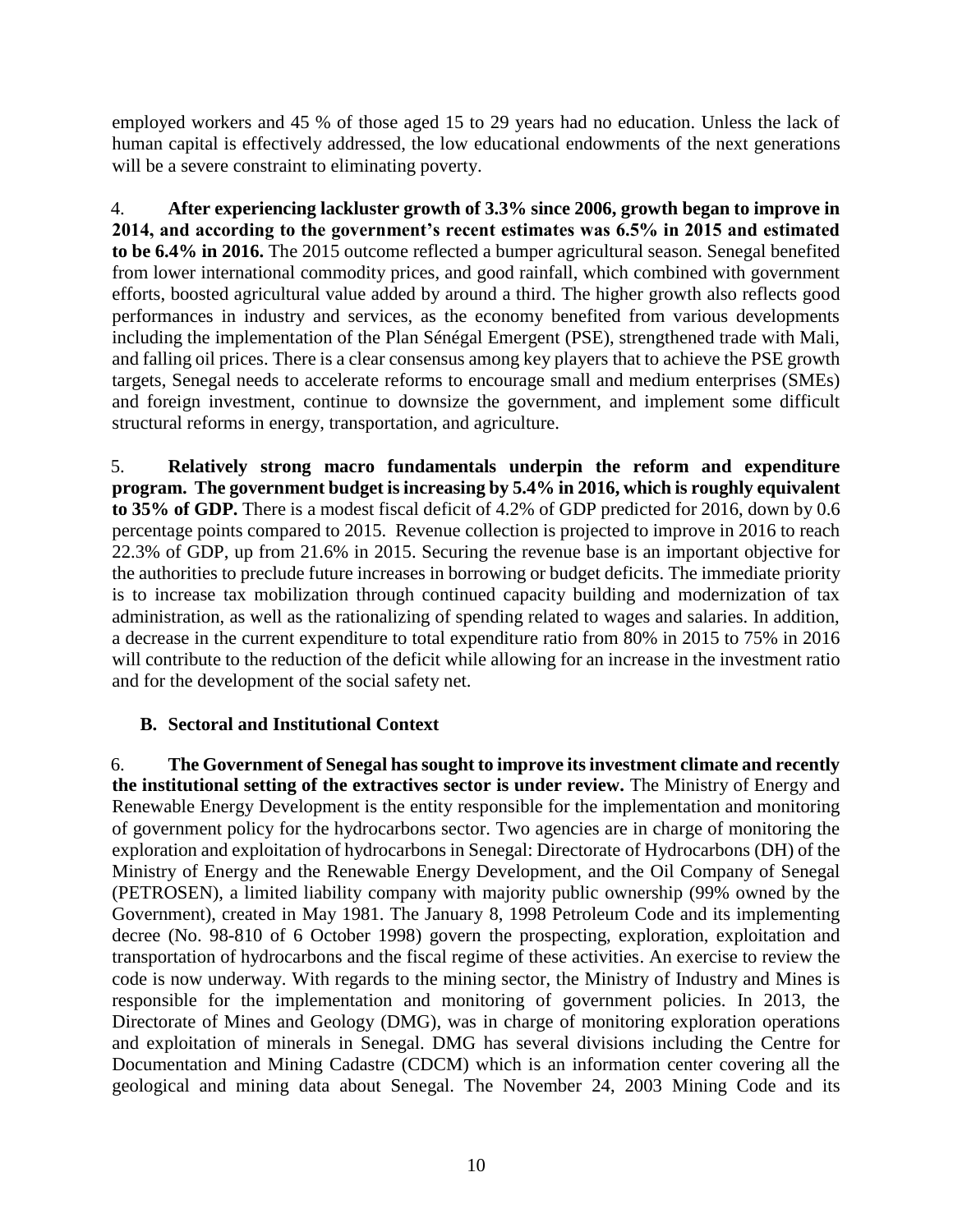implementing decree (No. 2004-647 of 17 May 2004) govern the sector's activities. A code revision exercise was initiated in 2013.

7. **The Government of Senegal (GoSN) declared its interest in becoming an EITI Candidate country in July 2012 and submitted an Extractive Industries Transparency Initiative (EITI) Candidature application in July 2013.** The EITI- National Committee (EITI-NC) was confirmed by Presidential Decree in June 2013. The decision to join the Extractive Industries Transparency Initiative (EITI) in this context symbolizes the ambition of Senegal to make good governance a reality in the management of public affairs and its intention to make the extractive sector an engine of economic growth. Senegal has also expanded the scope of the EITI reporting to include the reconciliation of payments from quarrying companies. The first EITI report was due in October 2015 with expected validation by October 17, 2016. In accordance with these commitments, the first EITI report of Senegal was published in October 2015 (covering the year 2013). As is common with early EITI reports, Senegal's first report does not contain all the information required to become compliant with the EITI standard. However, it provides a particularly important assessment of the actions that should be undertaken to enable the country to improve the level of transparency in its extractive industries in order to meet the EITI standard by October 2016.

8. **According to 2013 EITI report, [Senegal'](https://eiti.org/senegal)s extractives sector contributed about USD 82 million to the government in 2013 mainly from the mining sector with a small contribution from the oil and gas sector.** The report cites Senegal as a world leader in the production of phosphates but also highlights a missed opportunity in revenues from [minerals](https://eiti.org/glossary#Minerals) that remain underground. The commencement of new mining operations such as the mineral sands project in Diogo and the discovery of an oil field off the coast of Senegal in 2014 signal the need to boost reforms for good governance and transparency, and strengthen the Government's capacity to manage the extractives sector. The hydrocarbons sector could transform the country's future in light of large reserves that have been discovered offshore. If strong potential gas indices are found, several scenarios for Senegal's economic development will become feasible. The mining sector on the other hand is touted to be instrumental for achieving Senegal's goal of economic growth at seven percent for the next decade.

9. **The report also indicates that the sector's revenue reconciliation exercise showed a difference of USD 21 million between declarations of tax payments and collected tax revenues.** In addition, the reconciliation exercise was done without a list of clearly established significant revenue streams and does not track the sub-streams, nor provides information on revenues that are potentially associated with the transportation of petroleum products, gas and mining, and ignores social spending. Finally, the reliability of the data included in the first report remains a concern. The recommendations of the Independent Administrator (IA) stressed the need to educate reporting entities on the EITI process, to increase the reliability of data, simplify the data collection exercise and to add a few revenue flows into the EITI perimeter. Other recommendations of the report included: (i) the need for a petroleum sector database, (ii) the need for verification/audit of government data, and (iii) the urgent need for awareness and training of reporting agencies. In addition, it will be necessary for the declaring public authorities to develop the human resources and logistical capacity to track and manage the sector in a comprehensive manner. The quality of the next report will be crucial as the previous report is not adequate to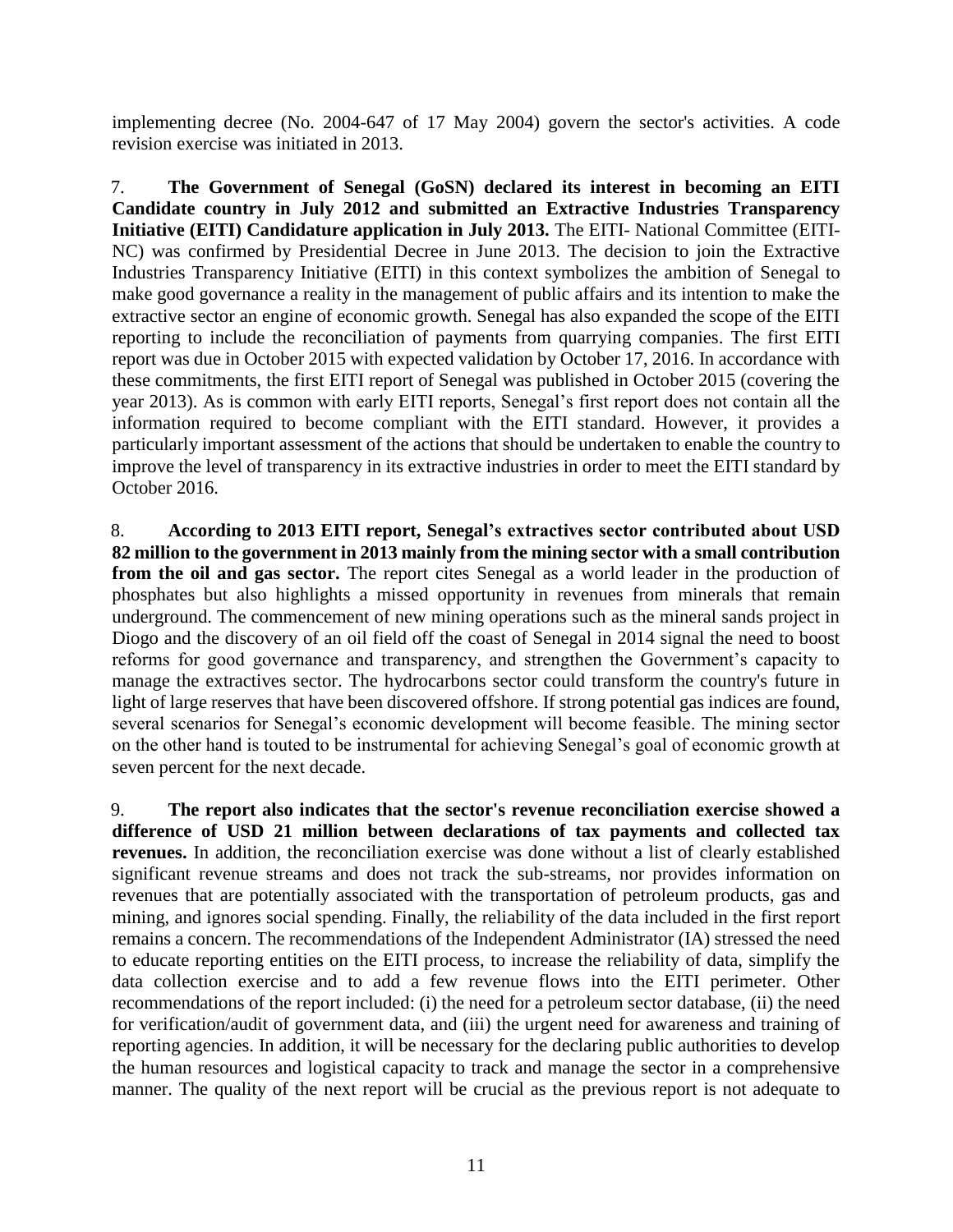enable the country to be declared compliant with the EITI Standard and that such compliance requires at least one report meeting all the requirements of EITI be published by October 17, 2016. Continued support through the proposed grant is, therefore, an important contribution to ensuring viability and sustainability of the EITI process in Senegal.

10. *Mining Sector.* **Senegal is a world leader in the production of phosphates with an annual production of 1.4 million tons and deposits of heavy metals have the potential to bring the country to the status of world leading producer of ilmenite and zircon, especially on the Grande Côte site which is 50 kilometers north of Dakar.** There is an evident contradiction, between the significant production figures of the mining sector and its weight in the economy. The 2013 EITI Report notes that Senegal's current mining code exempts companies in the exploration phase from taxes and from paying customs on equipment, supplies, and imported petroleum products used in exploration. The EITI Report also notes that proposed revisions to the 2003 mining code include moderate increases in royalties, the introduction of a tiered tax system based on the price of minerals and the level of local processing, the introduction of a "take it or lose it" clause requiring mining license-holders to extract minerals in an effort to curb speculation, and provisions aimed at promoting the use of local goods, services and staff.

11. **In 2013 a presidential decree established the "Commission de revision des contrats minier et du code miner" (Commission for the revision of mining contracts and the mining code) which is composed of public institution representatives (government, Parliament, etc.) to revise the 2003 mining code.** One of the key objectives of the new mining code is to increase revenues to the government from the mining sector. A new mining code will, however, not substitute for a comprehensive strategy for the sector's development which would advance the national development plan (PSE). The growth of the mining sector in Senegal has reinforced the importance of a policy towards the management of artisanal mining, management of social and environmental impacts, increase in geological knowledge of available resources throughout the territory, and mainly the need for better mobilization of revenues from the sector.

12. *Oil and Gas Sector.* **In the last two years, Senegal has made significant crude oil and gas discoveries.** In late 2014, Cairn Energy PLC (40 percent), ConocoPhillips (35 percent), FAR (15 percent), and Société Pétroles du Sénégal (Petrosen) (10 percent) made two significant discoveries of deep-sea oil in southern Senegal: FAN-1, an oil finding, and SNE-1, an oil and gas finding. These exploration wells were the first to be drilled along the Senegalese coast in more than 20 years and were the first deep-sea exploration wells. The appraisal program for resources at the SNE location includes a 3D seismic review which was completed in 2015 and four appraisal wells. The first appraisal well, SNE-2, was successfully drilled in January 2016, the second appraisal well, SNE-3, was successfully drilled in March 2016, and the third appraisal well, BEL-1, was successfully drilled in April 2016, thereby confirming that the oil and gas discovery should be commercially viable with a crude oil API of about 32° and daily flows projected to be about 10,000 barrels. Drilling of a fourth appraisal well (SNE-4) will help finalize the resource appraisal of the reservoir which is expected to enclose more than 400 million barrels.

13. **In a Council of Minister press release of January 27, 2016, President Macky Sall indicated that a significant ultra-deep discovery of gas had been made in the Geumbeul-1 well. The Guembeul-1 discovery is one of the most important in the gas industry in West**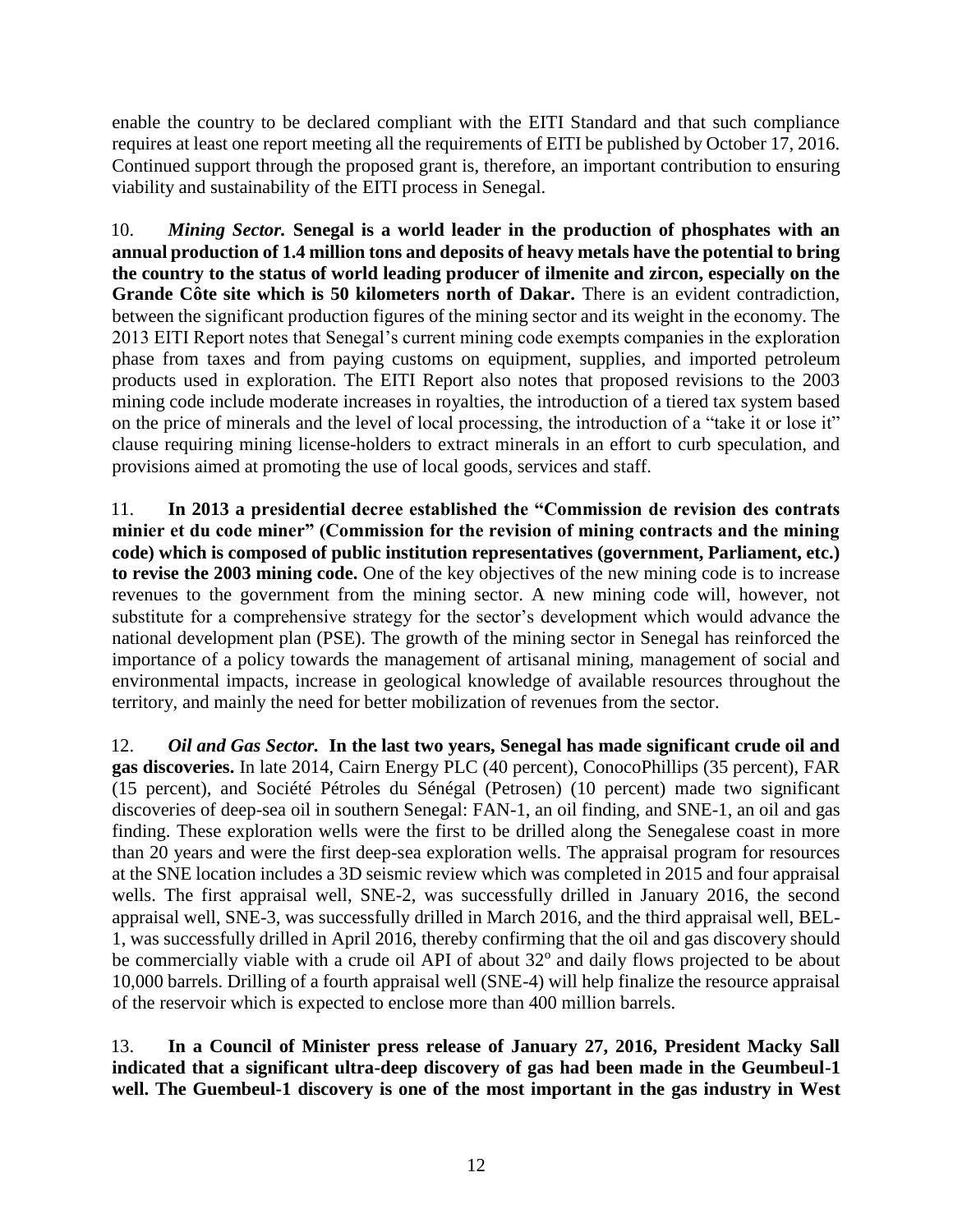**Africa in several years.** In addition, it is especially important for the future development of oil and gas potential in Senegal, where a great many offshore wells have been drilled since the 1950s, with very limited success thus far. The Guembeul-1 well encountered the reservoir target at a water depth of close to 2,700 meters and 5,000 meters of sediment. The presence of gas-water contact has not yet been established. The drilling led to the discovery of a gas column with a depth of over 100 meters. According to Kosmos, there is reservoir continuity as well as static pressure communication between Guembeul-1 and Tortue-1, suggesting a single, large gas accumulation, estimated at 20 Tcf after a first appraisal well was drilled on the Mauritanian side of the reservoir. While ultra-deep of f-shore drilling are costly and challenging, the discovery is about four times the minimum size required to develop a liquefied natural gas (LNG) export project. It is, therefore, expected that the appraisal program will be able to be financed and completed in a relatively short term.

14. **If the oil and gas potential is confirmed during the upcoming testing and follow-up resource certification, developments in Senegal's oil and gas sector have the potential to**  radically transform the country. Both discoveries could potentially create revenue flows that GoSN can use to finance its economic growth strategy and create direct and indirect employment and other local content, as well as to fuel shared and equitable growth. However, Senegal is also in a position of experiencing a potential 'resource curse' that could negatively affect the country's economic performance and the associated risks of violent conflict and increased rent seeking behavior. Unless effectively managed, the sector's contribution to the economy could lead to a 'paradox of plenty' rather than growth, shared prosperity, and poverty reduction. Therefore, political decision-making rooted in good governance principles of transparency and accountability with EITI as a tangible tool is critical more than ever before among GoSN's other policy and institutional considerations in the short term future.

## **C. Higher Level Objectives to which the Project Contributes**

15. The implementation of EITI would support GoSN's efforts for improving governance and enhancing transparency in the mining and oil and gas sectors. Through the implementation of EITI, the government can demonstrate its adherence to an internationally recognized standard and practices of good, open and responsible corporate governance. Greater transparency in production data, licenses, and payments and revenues can boost prospective investors' confidence and enhance competition. This could support Senegal in consolidating its credibility with international public and private partners.

16. The proposed project is in line with and supports the World Bank Group's Country Partnership Strategy (CPS) for Senegal (FY13-17) (Report No. 73478-SN). The CPS supports Senegal's efforts to pursue a higher growth and shared prosperity path over the medium-term. The CPS is built upon one foundation and two pillars, as follows:

- Foundation: strengthening the governance framework and building resilience;
- Pillar 1: accelerating inclusive growth and creating employment; and
- Pillar 2: improving service delivery.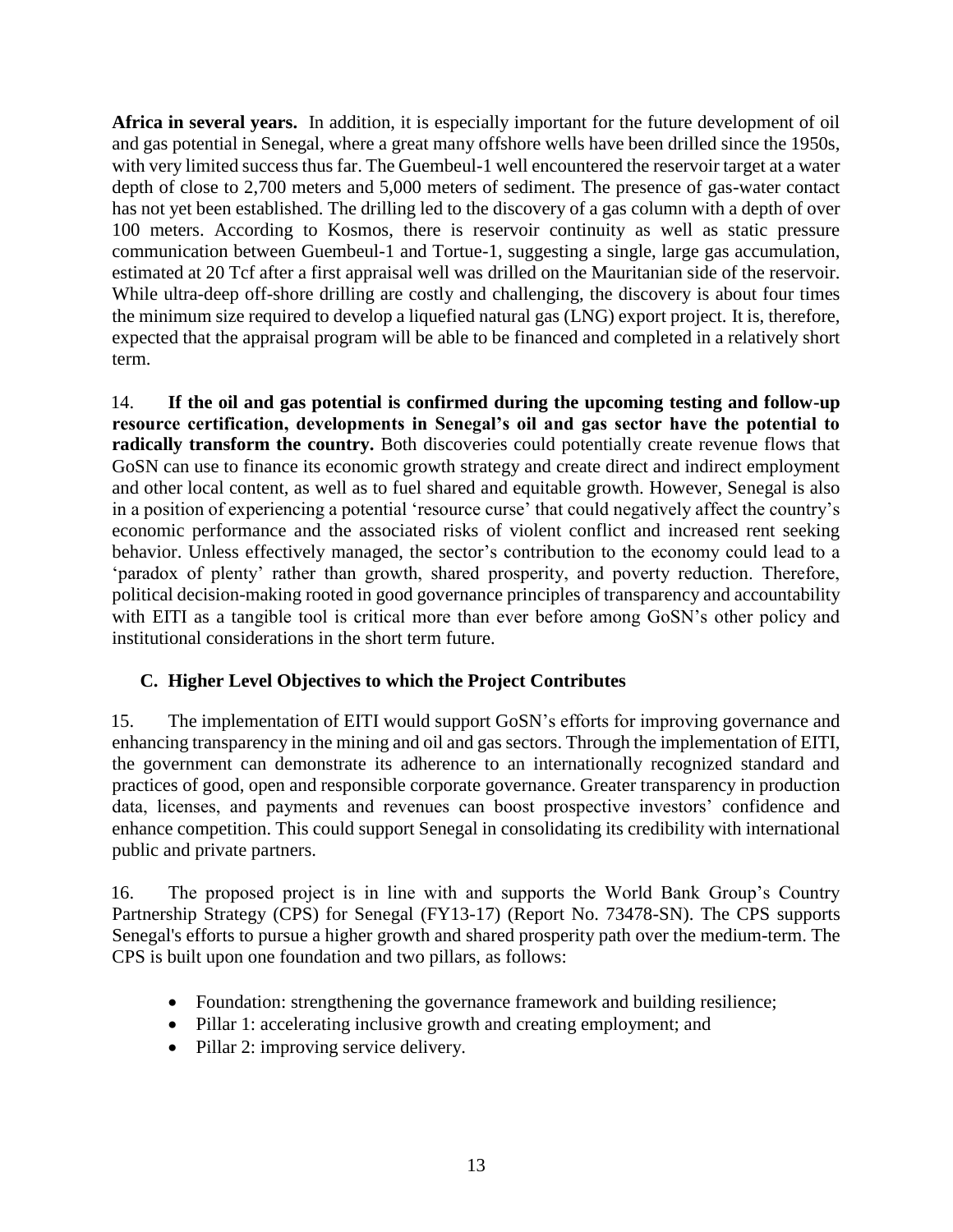17. The grant and implementation of EITI contributes to the governance of the extractives sector and enhancing the overall transparency in the extractives sectors. The project, therefore, contributes to the foundational pillar of the CPS—improving governance and strengthening resilience—through increased accountability in the public sector. Further, the EITI framework facilitates dialogue between civil society and the government through the EITI Multi-Stakeholder Group (MSG), known in Senegal as the EITI- National Committee (EITI-NC) in Senegal. By helping Senegal implement its EITI agenda, the proposed activity would be a small but important element in support of the Bank's partnership with Senegal.

#### **II. PROJECT DEVELOPMENT OBJECTIVES**

#### **A. PDO**

18. The project development objective (PDO) is to assist Senegal in implementing its EITI agenda.

#### **B. Project Beneficiaries**

19. Direct project beneficiaries of the project include members of the Senegal EITI-NC, staff of the Senegal EITI Permanent Secretariat, operators in the extractives industries, Parliamentarians, and civil society organizations/representatives who will benefit from capacity building activities supported by this project. Trainings to be supported by this project will enable stakeholders to better understand the key issues and challenges pertaining to extractive sector development. With enhanced capacity, stakeholders can influence positively decisions on sustainable management of the extractives sector in Senegal. Further, disclosure of payment and revenue flows between the industry and the government through EITI Reports and analytical work related to the regulatory and legal framework reduces opportunities for corruption and as such the implementation of this project will benefit the wider public in Senegal.

#### **C. PDO Level Results Indicators**

20. Progress in achieving the PDO will be measured by the following key results indicators:

- a) Progress of EITI implementation in Senegal as measured by EITI validation completed.
- b) Enhanced capacity of state agencies and operators to comply with EITI disclosure requirements as measured by increased value of revenues reconciled in the EITI reports.
- c) Increased stakeholder engagement in governance and accountability of the extractive industries as measured by follow up action plans to address EITI report's recommendations are developed and agreed by the EITI-NC annually.

## **III. PROJECT DESCRIPTION**

#### **A. Project Background**

21. GoSN together with other stakeholders has taken a strong ownership of the EITI process and a number of domestic stakeholders are showing interest in advancing governance and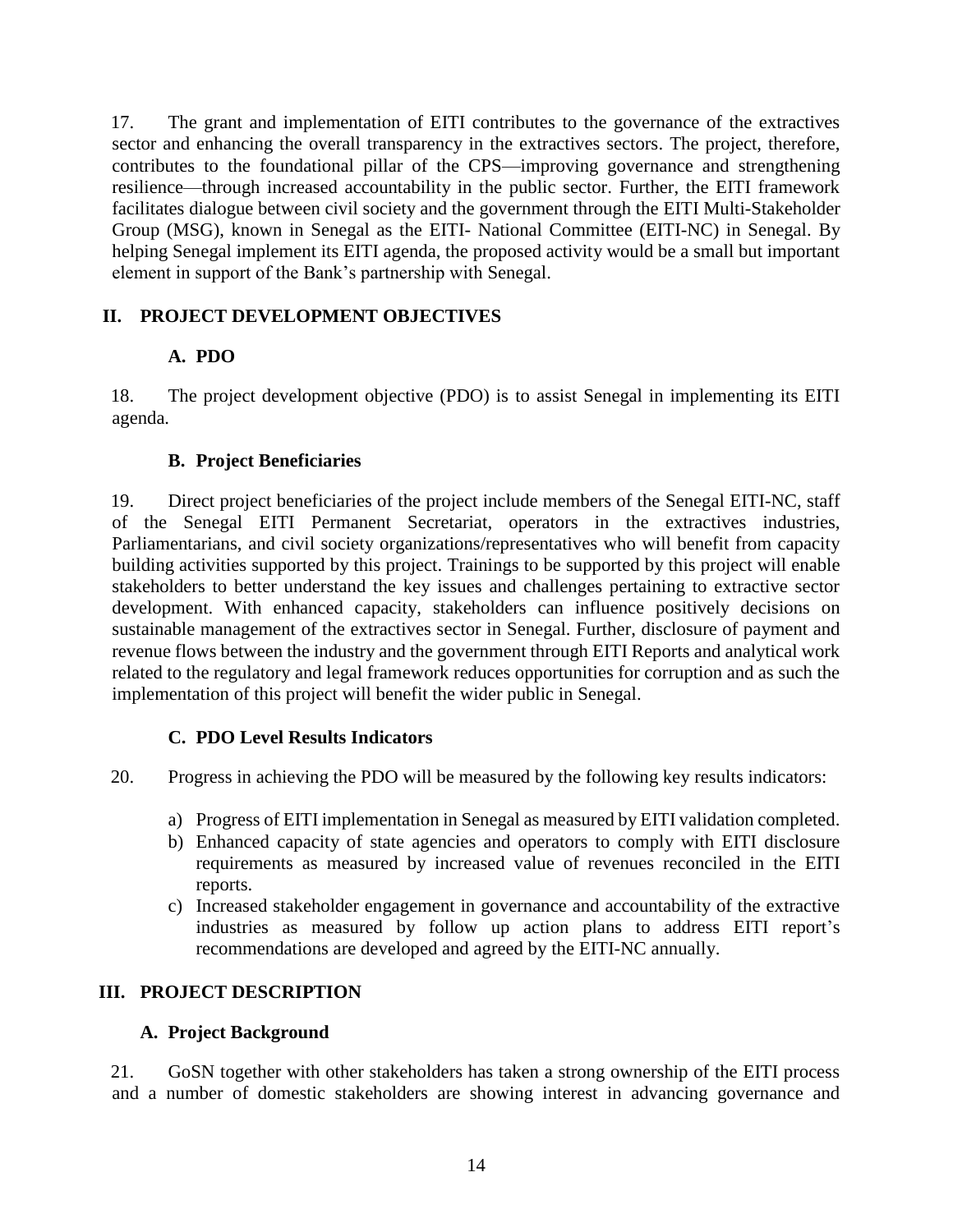accountability in the extractives sector. EITI-NC in Senegal has started to play a regional leadership role and facilitator of the process of transparency both at the national and the regional levels. For example, the EITI-NC hosted a meeting of African EITI National Coordinators to discuss the evolution of the Standard and the needs of their respective countries. Further, civil society and private sector stakeholders have successfully established independent constituency groups led by the "Coalition for transparency in extractive industries", a coalition of some 40 CSOs, and the Senegalese Chamber of Mines. These constituency groupings are facilitators of the EITI dialogue but do not represent exclusive organizations monopolizing the EITI mandate, as the members of EITI-NC are drawn from a nationwide pool of stakeholders.

22. Senegal's membership to EITI has allowed a dialogue on the sector's role in the economy. For example, the government has undertaken a review of its mining code which awaits approval by the National Assembly and has expressed its intention to revise the hydrocarbon legislation as well. Recognizing the efforts that remain to be undertaken, EITI-NC has developed an exercise in self-assessment of progress and works closely with an inter-ministerial committee on the achievement of progress expected by 17 October 2016. The efforts made so far are important and recognized as such. HE Professor Ismaila Fall, EITI-NC Chair, was elected alternating member of the International Board of EITI, which clearly demonstrates the appreciation of the efforts of EITI-NC to make Senegal meet the international standard of transparency and accountability.

23. The World Bank has supported GoSN since its EITI candidature approval in October 2013 through an initial donation of \$500,000 over two years and an additional funding of \$ 145,000 in July 2015. The quality of the implementation of the previous EITI grant that closed on December 31, 2015 was satisfactory: (i) EITI-NC is fully operationalized; it has developed its internal regulations and established several working subcommittees; (ii) the structure has ensured its sustainability through the development of an interactive website; and (iii) EITI-NC was able to involve several stakeholders, such as the 'Parliamentary Network for the Government of Mineral Resources in Senegal', a media network and several networks of civil society. The support increased contributions to the parliamentary debate on the extractives sector policies such as the review of the mining code through a better understanding of industry issues and collaboration with other members of EITI-NC.

24. The Bank has been the main donor for EITI implementation in Senegal. The next largest direct supporter has been the UK Embassy that funded a visit of EITI-NC to the gold mining region of Kédougou. The Government of Canada, Department for Foreign Aid, Trade and Development (DFATD) has indirectly supported EITI by making the production of the first report a condition for budget support; DFATD has also funded some complementary activities such as: (1) a local development project (through SME support) in a major mining region, (2) a West African Economic and Monitoring Union region policy dialogue on the mining sector, (3) a study on mining production data, (4) a study on mining companies' Corporate Social Responsibility programs, and (5) a strategic planning exercise to finalize the multiyear work plan. An ongoing USAID support to civil society engagement in EITI will end in 2016 and there is no plan for a new project.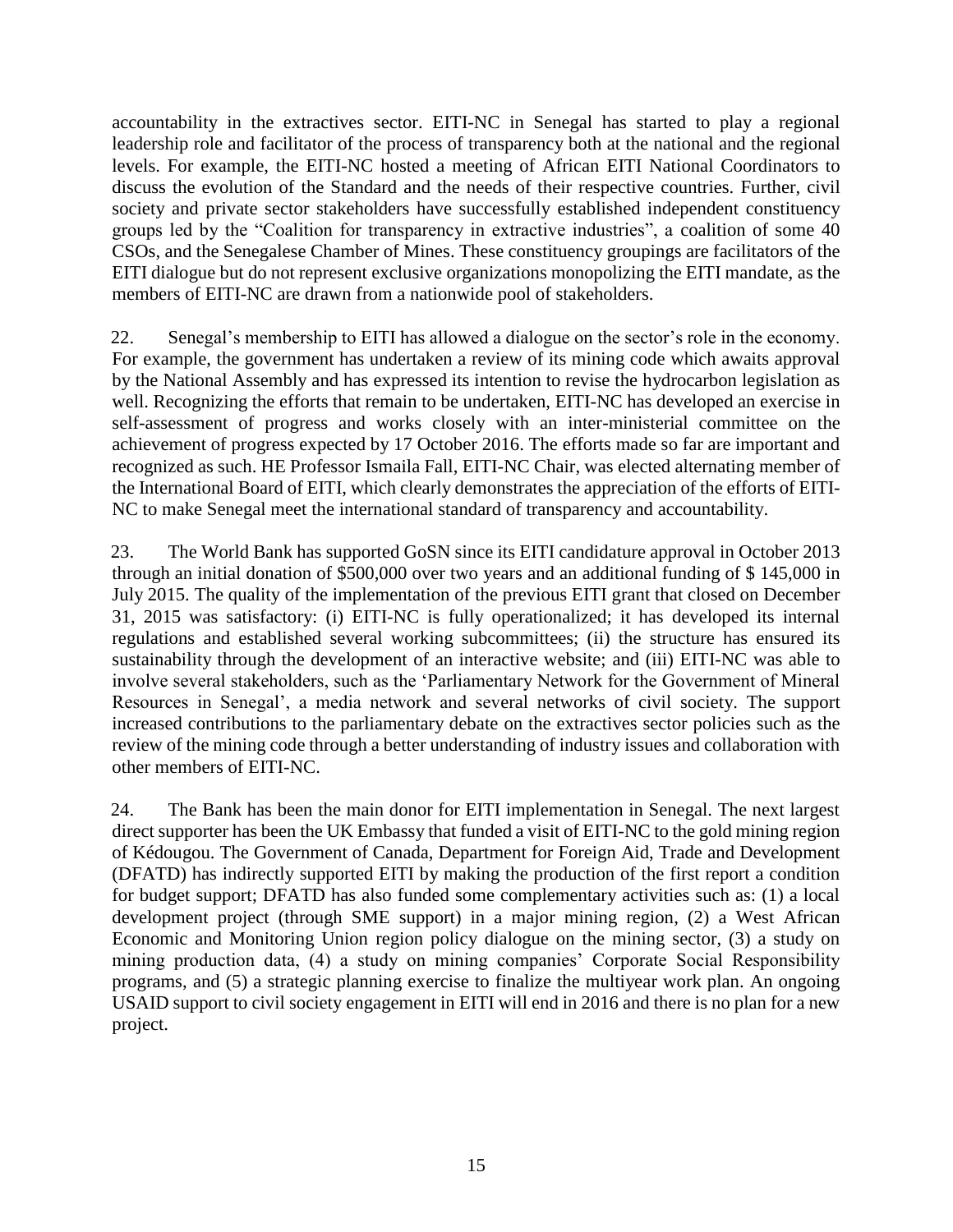#### **B. Project Components**

25. The proposed grant would be a follow-on grant to an EITI Multi-Donor Trust Fund (MDTF) grant (Senegal EITI Implementation Support Project, P131626) which financed the establishment of Senegal's EITI Permanent Secretariat and the first EITI report's preparation and dissemination. The proposed grant is meant to push EITI implementation in Senegal forward and support critical efforts needed to help the country reach EITI compliance. Additional financing is needed to ensure the sustainability and mainstreaming of EITI in Senegal.

26. **Component A: EITI Implementation Support** (US\$ 190,000). This component will support the activities essential to EITI implementation and meeting Senegal's obligations as an EITI candidate country to reach compliance. These activities include:

- Annual EITI report for Senegal (US\$ 90,000). Recruitment of an Independent Administrator (IA) in charge of the preparation of one EITI report covering all extractive industries for the calendar year 2014. Building on lessons learnt from the preparation of the first report, it will be important to help operators and state agencies better understand the EITI requirements. The project will thus support advisory services for state agencies and companies operating in the extractives industries to comply with EITI reporting requirements.
- Assessment of the legal and institutional framework as it relates to the licensing and awarding of contracts in the oil, gas and mining sector in collaboration with DH (US\$ 100,000). Recruitment of a consultant to: (i) review the legal and institutional framework in Senegal as it relates to license allocations (EITI requirement 2.2), registration of licenses (EITI requirement 2.3), and disclosure of contracts (EITI requirement 2.4), (ii) assess whether the legal and regulatory environment aligns to international best practice, and (iii) make recommendations on policy reforms the government can adopt in order to address the gaps and strengthen the sector in this aspect. While this assessment cannot influence reforms in the short-term, the recommendations should be shared with the Independent Administrator for the 2014 report prior to publication so the findings can be incorporated. Under the previous grant, two studies were undertaken in 2014 pertaining to the mining sector: "Legal and Fiscal Diagnostic of the Mining Sector" and "Institutional Assessment of the Ministry of Mines". In regards to the mining sector, therefore, the consultant's scope of work will focus on areas not covered under the two studies as well as a stock-taking of the progress with the implementation of recommendations from the two studies.

27. **Component B: Communication and Outreach** (US\$ 25,000). This component will support the communications and outreach plan of the EITI Permanent Secretariat for the first year of project implementation and will include the following activities:

 Dissemination of the first EITI Report (US\$ 20,000). Support for the EITI Permanent Secretariat to: (i) publish and disseminate crucial information on EITI implementation through the production of a short video and brochures in order to inform the public on the overall extractives industry, EITI implementation and related events, and (ii) print and disseminate the first EITI report including in the mining regions and through a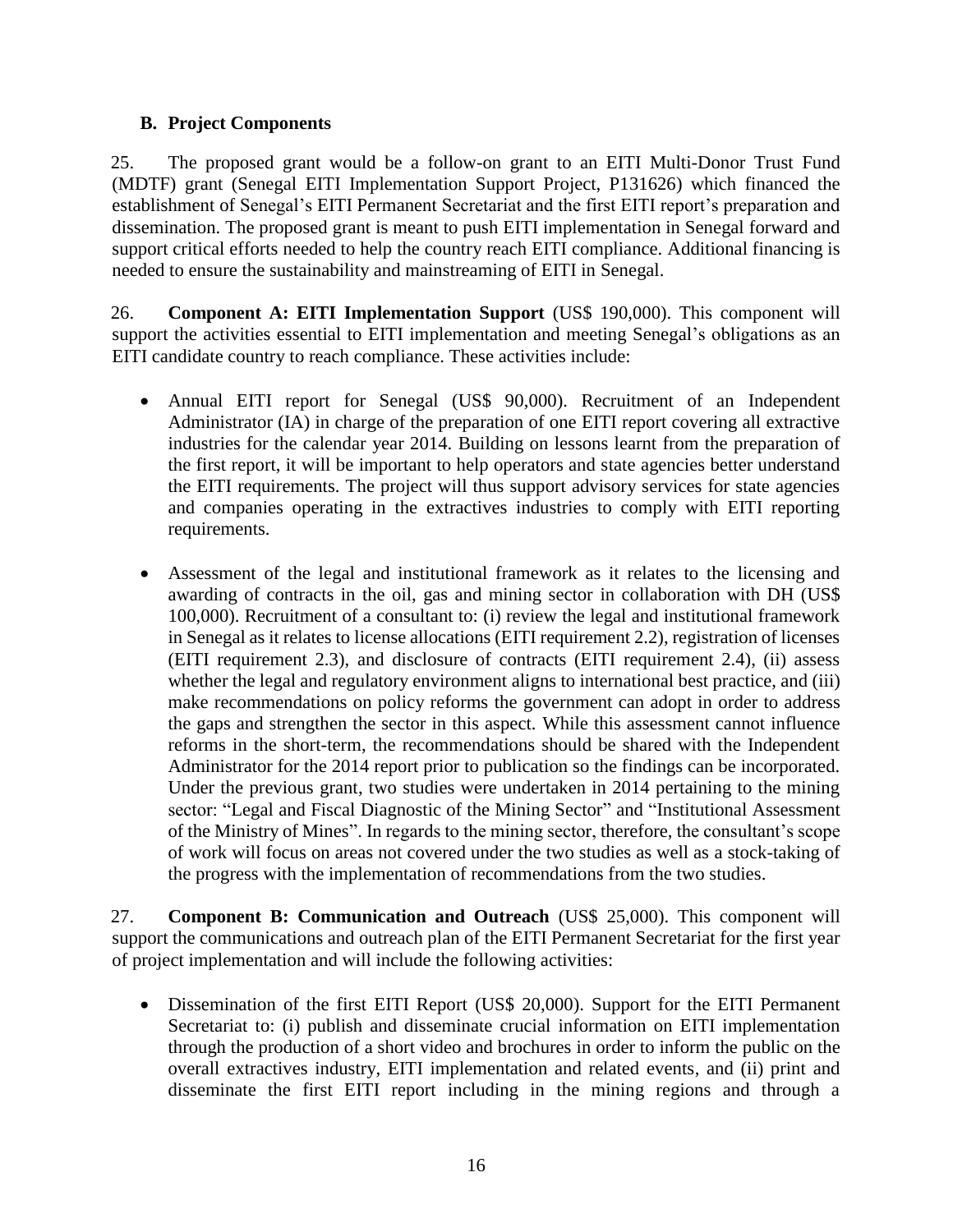dissemination workshop in the capital. The workshop will include dissemination of information on the new EITI Standard (2016) and the EITI validation process.

• Internet and social media activities (US\$ 5,000). Support for the management of a Senegal EITI website and social media accounts that contains information specifically related to the EITI implementation in Senegal as well as wider information on activities related to transparency of extractive industries in Senegal, as well as global news and trends on EITI implementation experiences from other countries.

28. **Component C: Project Management** (USD\$ 85,000). This component will support the costs of three EITI Permanent Secretariat staff (Permanent Secretary, Administrative and Financial Officer, and Database Specialist) as well as an audit. GoSN covers the costs of office space and associated utility costs, operation costs associated including office supply, office maintenance, internet, phone, banking charges, vehicles and fuel, and travel costs related to the work of the Secretariat and of EITI-NC members as needed.

29. While the cost described above will be covered for one year of project implementation, another year of implementation could be financed when additional EGPS financing becomes available to Senegal. Triggers will be added to the project paper for the completion of specific actions during this phase before financing for the next phase kicks in.

|                                    | <b>Activities</b><br>be<br>to<br>financed under the    | <b>Trigger</b><br>for<br>additional financing | <b>Activities</b><br>be<br>to<br>financed<br>under |
|------------------------------------|--------------------------------------------------------|-----------------------------------------------|----------------------------------------------------|
|                                    | proposed grant                                         |                                               | <i>additional financing</i>                        |
| <b>Component A: EITI</b>           | -Annual EITI report                                    | with<br>Contract                              | -50% financing<br>for                              |
| <b>Implementation</b>              | for Senegal                                            | Independent                                   | third EITI report                                  |
|                                    |                                                        | administrator<br>is                           |                                                    |
|                                    |                                                        | signed.                                       | -Technical Assistance                              |
|                                    |                                                        |                                               | produce<br>the<br>to                               |
|                                    | -Assessment of the                                     | Contract<br>with                              | Roadmap<br>for                                     |
|                                    | legal and institutional                                | consultant is signed.                         | <b>Beneficial Ownership</b>                        |
|                                    | framework<br>as<br>it                                  |                                               |                                                    |
|                                    | relates<br>the<br>to                                   |                                               |                                                    |
|                                    | licensing<br>and                                       |                                               |                                                    |
|                                    | awarding of contracts                                  |                                               |                                                    |
|                                    | in the oil, gas and                                    |                                               |                                                    |
|                                    | mining sector                                          |                                               |                                                    |
|                                    |                                                        |                                               |                                                    |
|                                    |                                                        |                                               |                                                    |
| $\mathbf{B}$ :<br><b>Component</b> | Organization<br>$\sigma f$<br>$\overline{\phantom{a}}$ | Dissemination                                 | Print<br>visual<br>and                             |
| Communication and                  | raising<br>awareness                                   | workshop in Dakar                             | media<br>outreach                                  |
| <b>Outreach</b>                    | events                                                 | conducted.                                    | campaigns                                          |
|                                    | - Internet and social                                  |                                               | Organization<br>0f                                 |
|                                    | media activities                                       |                                               | awareness<br>raising                               |
|                                    |                                                        |                                               | events                                             |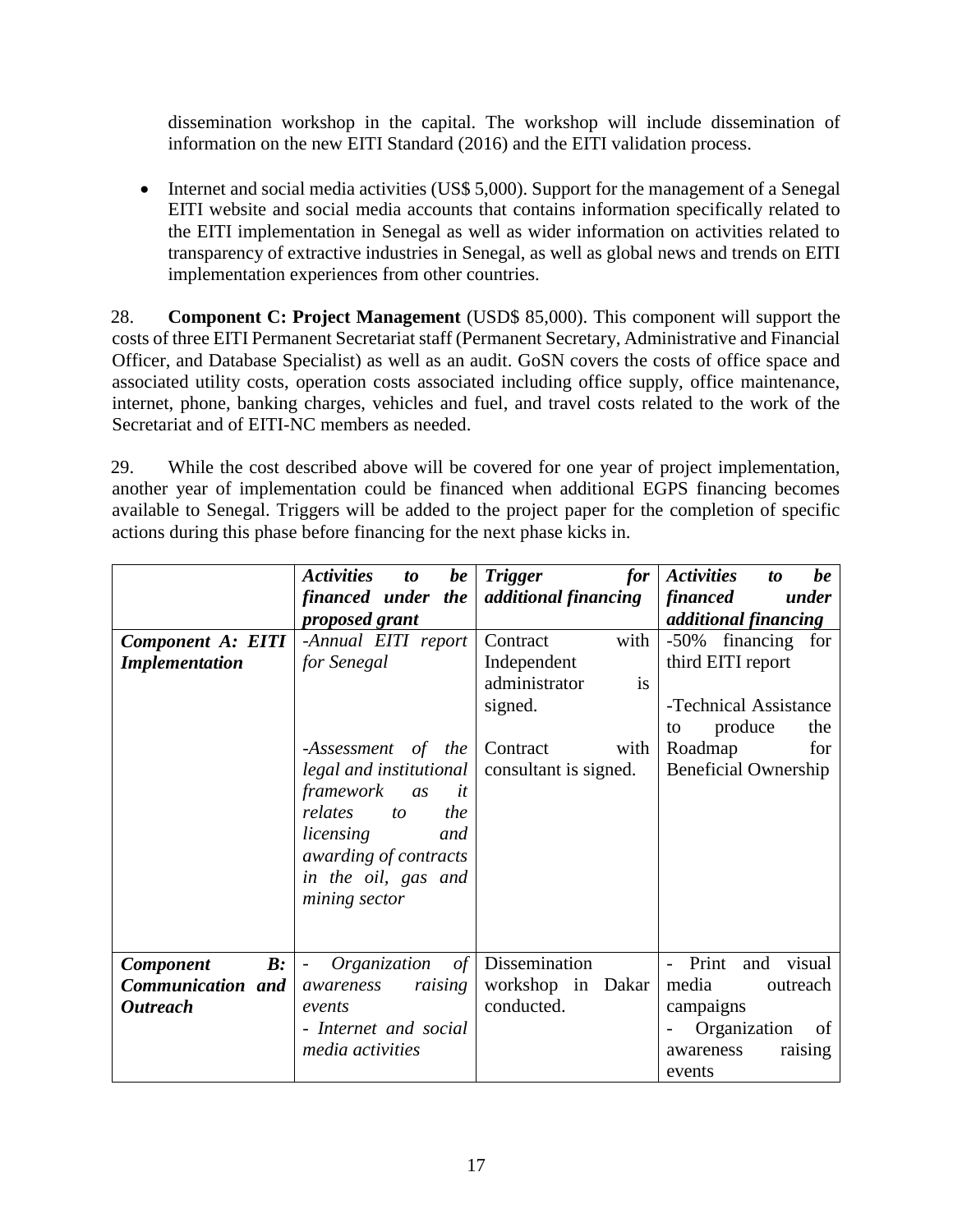|  | - Tailored training for     |     |
|--|-----------------------------|-----|
|  | relevant stakeholders       |     |
|  | oil<br>and<br><sub>on</sub> | gas |
|  | development                 |     |
|  | -Training                   | to  |
|  | Parliamentary               |     |
|  | Network                     |     |
|  | -Capacity building of       |     |
|  | CSOs                        |     |
|  | - Internet and social       |     |
|  | media activities            |     |

#### **C. Project Cost and Financing**

30. Funding in the amount of US\$ 300,000 will be provided through the Extractives Global Programmatic Support (EGPS) MDTF in the form of a grant. GoSN has been co-financing EITI implementation and will continue parallel co-financing (approximately 170 million CFA annually) going forward to cover the majority of the operational and staff costs that is not reflected in the table below.

| <b>Project Components</b>                              | <b>Project cost</b> | Grant<br><b>Financing</b> | % Financing |
|--------------------------------------------------------|---------------------|---------------------------|-------------|
| 1. EITI Implementation Support                         | 190,000             | 190,000                   | 100%        |
| 2. Communication and Outreach<br>3. Project Management | 25,000              | 25,000                    | 100%        |
|                                                        | 85,000              | 85,000                    | 100%        |
| <b>Total Project Costs</b>                             | 300,000             | 300,000                   | 100%        |
| <b>Total Financing Required</b>                        |                     |                           |             |
|                                                        | 300,000             | 300,000                   |             |

31. An additional financing will be requested when additional funds become available for Senegal through the EGPS MDTF depending on the successful implementation of the proposed grant.

## **IV. IMPLEMENTATION**

#### **A. Institutional and Implementation Arrangements**

32. GoSN established the EITI-NC by Decree No 2013-881 of 20 June 2013 which outlines the organization and functioning of the committee. EITI-NC is chaired by an official of the A1 hierarchy appointed by decree. Currently, HE Ismaila Madior Fall, Minister and Special Advisor for Legal Affairs to the President, serves as its chair. The annual budget of EITI-NC is approved by the Ministry of Finance and supported by the State budget and external resources.

33. EITI-NC is supported by a technical Permanent Secretariat headed by a Permanent Secretary. EITI-NC is a tripartite multi-stakeholder structure comprising members from the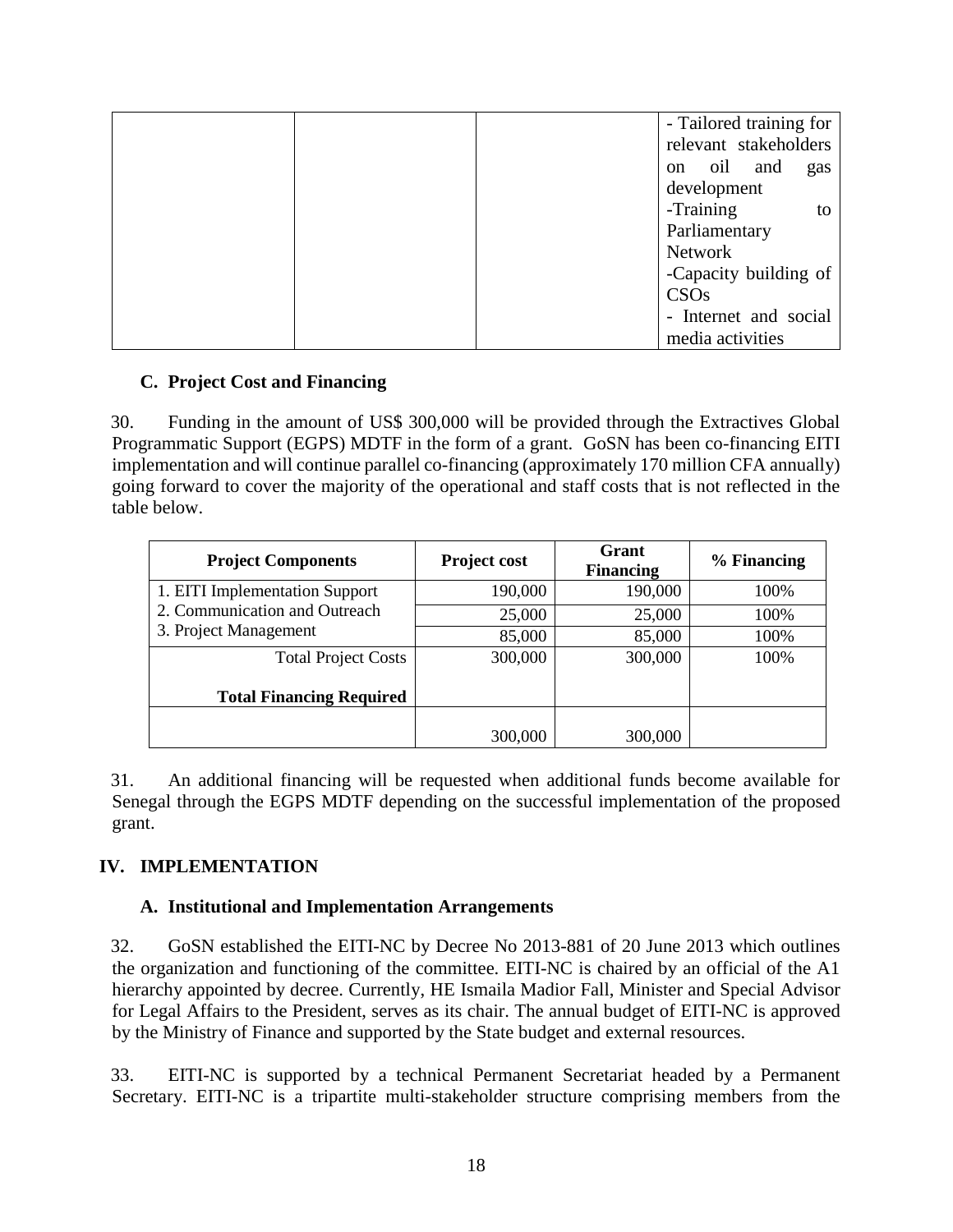Government, public and private extractive companies, and civil society organizations with 30 members currently. The EITI Permanent Secretariat is the executive body that carries out the implementation of the EITI action plan in Senegal. In addition, the EITI Permanent Secretariat assesses the capacity of stakeholders to ensure ownership and effective implementation of the standard. Per its mission, the EITI Permanent Secretariat ensures communication and popularization of EITI, particularly in respect to payments made by extractive industries to the state. It executes and monitors decisions by the EITI-NC, develops the annual progress reports, and monitors the implementation of EITI in Senegal. The EITI Permanent Secretariat includes a 5-person team that ensures the implementation of activities.

34. It is important to clarify the responsibilities of the EITI-NC and the EITI Permanent Secretariat in order to ensure that both entities function seamlessly and complement one another. The EITI-NC must function as a high level committee in charge of making policy reviews and decisions which are expected to affect all stakeholders. EITI-NC members are not paid a salary but could be reimbursed for travel related costs. EITI-NC must include members who are widely recognized as a representative/member of their respective stakeholder groups (including Civil Societies Organizations, Government Officials, State Agencies and sector operators) with the capacity to act on their behalf. As the EITI-NC decides on the EITI work plan and evaluates its execution, EITI-NC members will be ineligible to bid for activities financed under this grant in order to avoid conflict of interest.

35. The proposed grant will be recipient-executed by GoSN through the Senegal EITI Permanent Secretariat which will undertake grant activities with the oversight of the Senegal EITI-NC. The EITI Permanent Secretariat, under guidance of EITI-NC and its Chair will plan and execute the use of the grant proceeds based on the agreed work plan and related procurement plan. Modalities for the functioning of the secretariat will be defined in an Implementation Manual to be reviewed by the World Bank. The World Bank team (Washington-based) will provide technical support during implementation, monitor the operational progress, and provide fiduciary oversight/clearances.

36. **Financial Management (FM) Arrangements:** The EITI Permanent Secretariat will be responsible for financial management and disbursements of this grant. The latter has experience implementing Bank financed projects. The Administrative and Financial Officer of the EITI Permanent Secretariat who has gained experience in implementation of Bank grants will be responsible for financial management and disbursements under this grant. The existing manual of administrative financial and accounting procedures is adequate for this grant. It clearly defines FM procedures and operations documentation. The EITI Permanent Secretariat uses the SYSCOA software which is the current accounting standard used for on-going projects in Senegal and is deemed adequate and acceptable to the Bank for the implementation of this grant. The EITI Permanent Secretariat will prepare an annual budget based on an agreed annual work program. Periodic reports of budget monitoring and variance analysis will be prepared by the FM team each semester. The Grant Agreement will require the submission of the project's annual Audits of Financial Statements to the Bank. An external auditor with qualifications and experience satisfactory to the Bank will be appointed to conduct an audit of the project's financial statements within six months after the end of each year and following project closure, i.e. two audits of the project's financial statements are required at the end of the second year of implementation and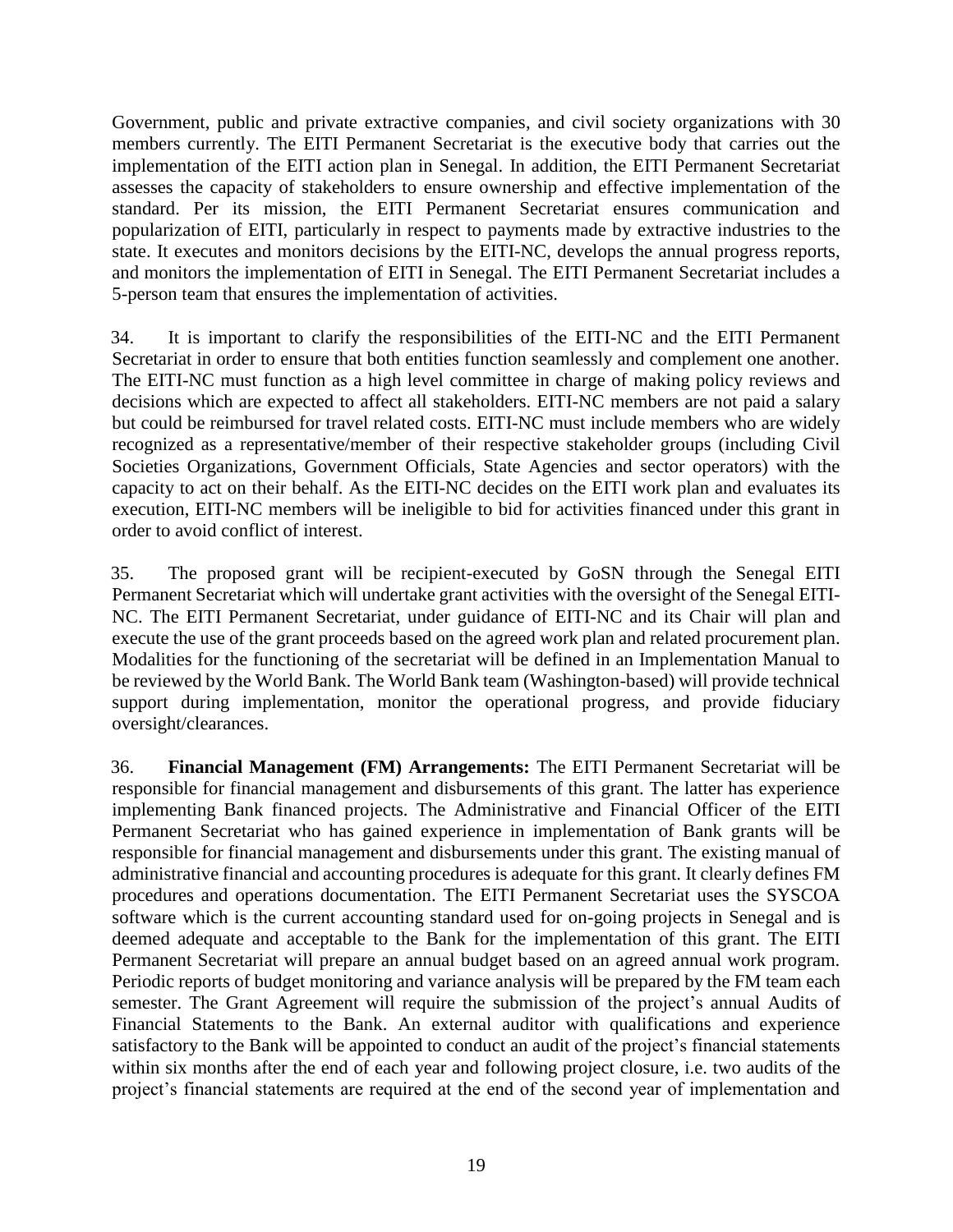after the project disbursement deadline date. A single opinion on the Audited Project Financial Statements in compliance with International Federation of Accountant (IFAC) will be required. The external auditors will prepare a Management Letter providing observations and comments as well as recommendations for improvements in accounting records, systems, controls and compliance with financial covenants in the grant Agreement.

37. **Financial Covenant.** The Borrower shall establish and maintain a financial management system including records, accounts and preparation of related financial statements in accordance with accounting standards acceptable to the Bank. The Borrower will be compliant with all the rules and procedures required for withdrawals from the Designated Accounts (DA) of the project.

38. **Disbursement Arrangements:** The grant funds will be disbursed in accordance with the disbursement procedures of the Bank and managed according to the disbursement procedures described in the Disbursement Letter. The designated account (DA) will be located in a commercial Bank and managed by the DI which is the entity of the Ministry of Economy and Finance in charge of managing designated accounts in Senegal. Disbursements under the Grant would be transactions based. Direct Payment and Statement of Expenditures (SOEs) methods and special commitments will apply as appropriate. The DA would be replenished through the submission of Withdrawal Applications on a monthly basis. All documentation supporting expenditures claimed against SOEs must be easily accessible and kept at an appropriate place for control and audit purposes.

39. No withdrawal shall be made for payments made prior to the date of the Grant Agreement (GA), except withdrawals up to an aggregate amount not to exceed \$50,000 equivalent may be made for payments made prior to the date of the GA (covering salaries of Permanent Secretariat consultant staff under component 3) but on or after January 1, 2016 for Eligible Expenditures under the Project.

| Category                                                                    | <b>Amount financed by MDTF</b><br><b>USD</b> \$ | % financed by<br><b>MDTF</b> |
|-----------------------------------------------------------------------------|-------------------------------------------------|------------------------------|
| consultants'<br>Goods,<br>Training<br>and<br>services,<br>under the Project | 300,000                                         | 100%                         |
| Totals                                                                      | 300,000                                         | 100%                         |

40. The summary disbursement table is as follows:

## **B. Results Monitoring and Evaluation**

41. Monitoring and evaluation will be managed by the EITI Permanent Secretariat. The Results Framework is included in Annex 1 of this Project Paper. The Bank would assist the EITI Permanent Secretariat in tracking performance indicators during regular supervision missions. The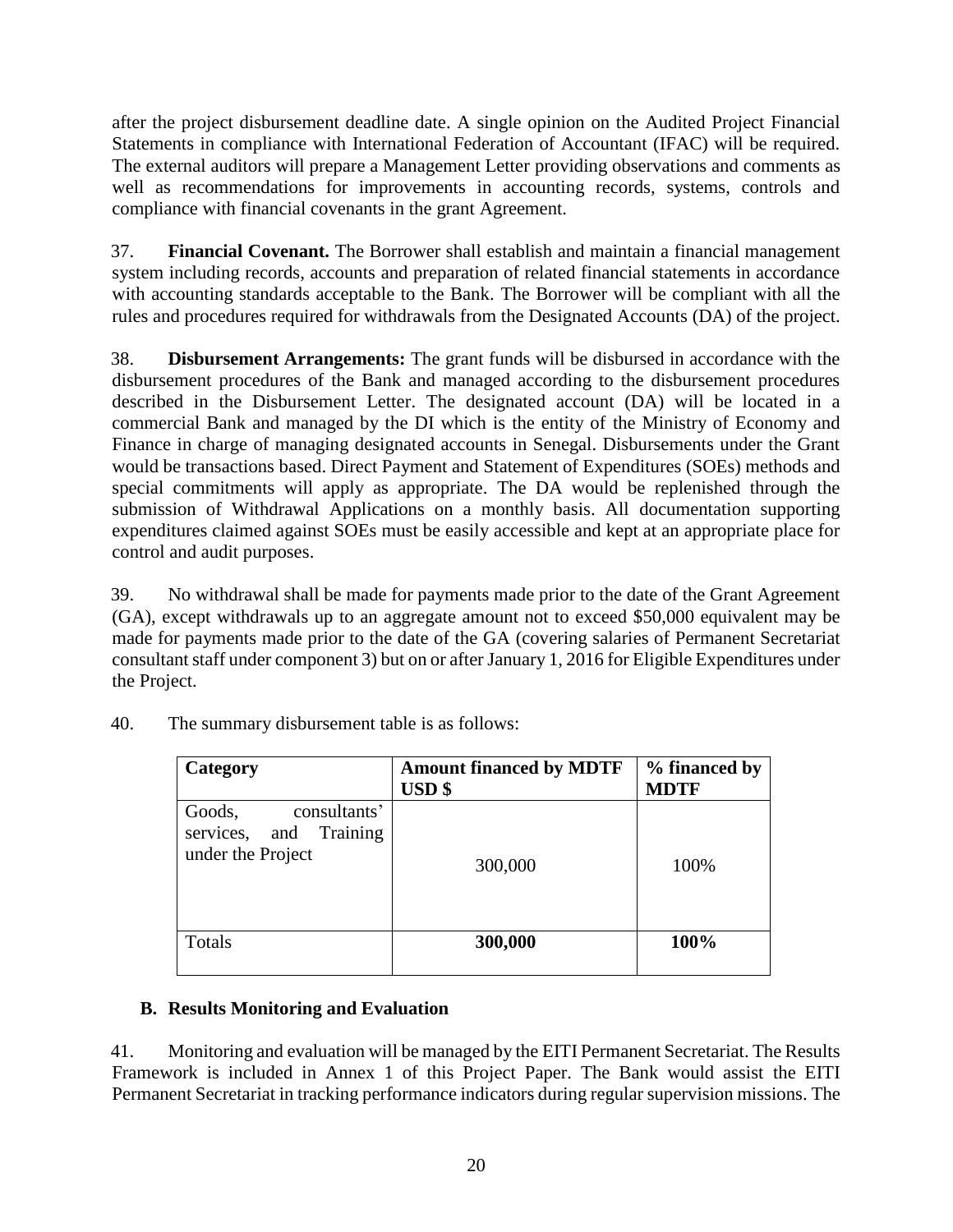EITI Secretariat will also be responsible for overall day-to-day technical supervision of the implementation of the project activities and will benefit from technical input from the EITI-NC to this end.

- 42. Project monitoring and evaluation will include the following:
	- (a) **Status Reports:** With input from the EITI-NC, the EITI Permanent Secretariat will prepare status reports on the implementation of the project activities as part of the terms of the Grant Agreement. These reports must be submitted on a bi-annual basis (December 31, 2016, June 30, 2017, December 31, 2017, June 30, 2018, December 31, 2018) to the World Bank. The goal of status reporting is to ensure timely support and feedback from GoSN on the activities outlined in the Grant Agreement. These reports will also include the status of the Project Results Framework: PDO and Intermediate Results Indicators, when applicable and as contained in Annex 1.
	- (b) **Completion Report:** With input from the EITI-NC, the EITI Permanent Secretariat will also prepare a completion report within six months of grant closing, to ensure that the objectives outlined in the Grant Agreement are met and there is a plan for their sustainable continuation.
	- (c) **Financial Statements:** An unaudited Interim Financial Report (IFR) will be prepared by the EITI Permanent Secretariat each semester. It will comprise sources and use of funds by project expenditure classification as well as a comparison of budgeted and actual project expenditures (commitments and disbursements) to date for the semester. The EITI Permanent Secretariat will submit the financial reports to the Bank within 45 days following the end of each calendar semester. The IFR format used for the closed EITI project will be used for the proposed grant. The EITI Permanent Secretariat will produce the project's annual financial statements which will comply with IFAC and World Bank requirements. These financial statements will include: (a) balance sheet and a statement of sources and uses of funds; (b) a statement of commitments; and (c) accounting policies adopted and explanatory notes.

#### **V. KEY RISKS AND MITIGATION MEASURES**

#### **A. Systematic Operations Risk-rating Tool**

| <b>Risk category</b>                                            | Rating |
|-----------------------------------------------------------------|--------|
| 1. Political and Governance                                     | M      |
| 2. Macroeconomic                                                |        |
| 3. Sector Strategies and Policies                               | L      |
| 4. Technical Design of Project or Program                       | L      |
| 5. Institutional Capacity for Implementation and Sustainability | M      |
| 6. Fiduciary                                                    |        |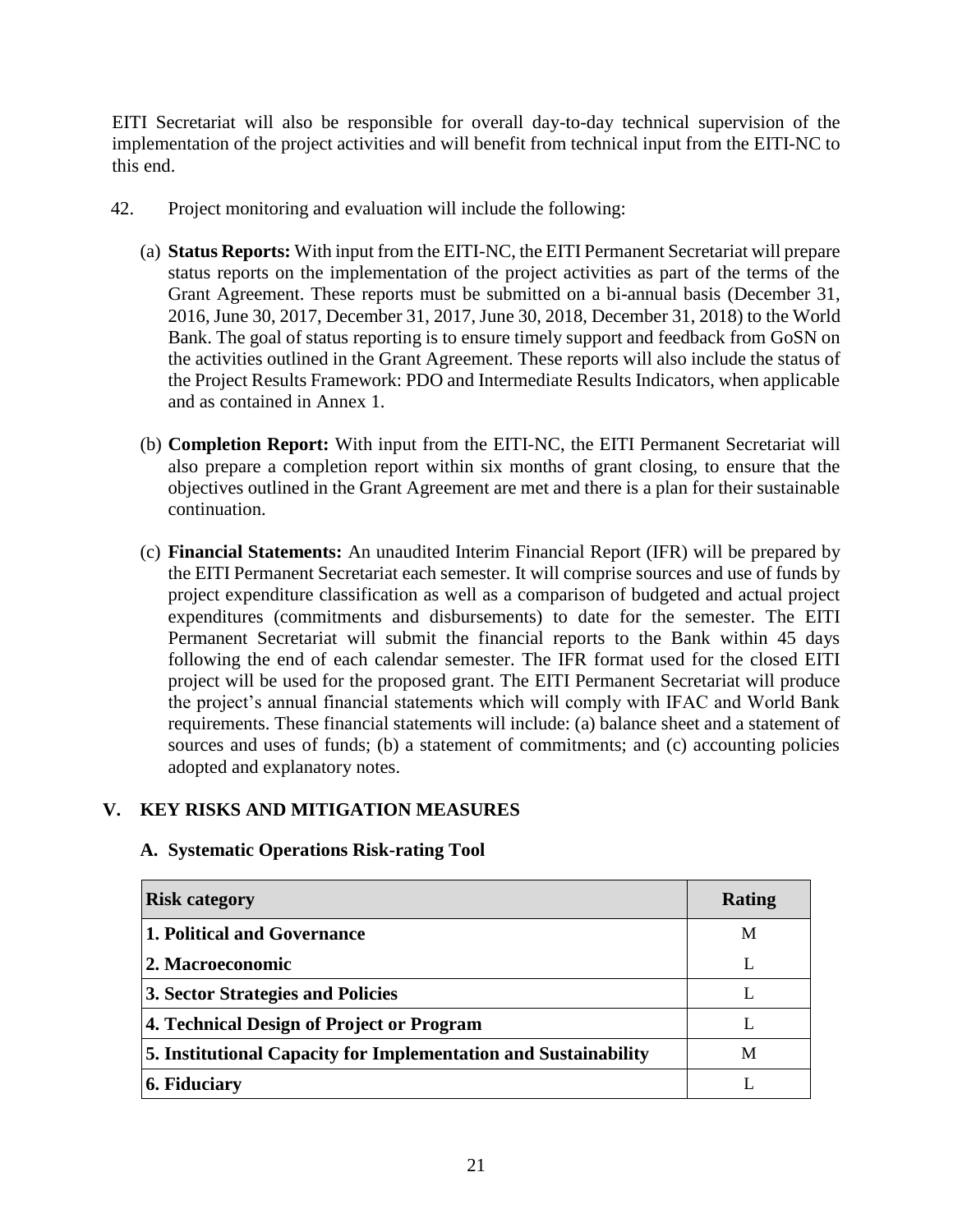| <b>7. Environment and Social</b> |   |
|----------------------------------|---|
| 8. Stakeholders                  |   |
| 9. Other: Sustainability         | М |
| <b>OVERALL</b>                   | M |

#### **B. Overall Risk Rating Explanation**

43. **Overall risk is rated Moderate due to moderate political and governance risks, moderate implementation capacity risk, and moderate sustainability risk.** The small size of the grant, limited scope of activities and well-conceived concept proven over many years of implementation in other countries, limits substantially the potential risks for this operation. However, even with mitigation measures, given the complex operating environment, three risks categories have been rated Moderate leading to an overall Moderate risk rating:

- (a) **Political and Governance.** The political situation is broadly stable but subject to the pressures on a coalition in a lively democracy. Senegal has had three peaceful political transitions with four presidents: Leopold Sedar Senghor (1960-1980), Abdou Diouf (1981- 2000), Abdoulaye Wade (2000- 2012), and since March 2012, Macky Sall. The opposition has criticized President Macky Sall for failing to reduce his current term as previously declared during his campaign during the 2012 election. In February 2016 President Macky Sall declared that he would serve the full seven years. On March 20, 2016 a constitutional referendum was held where people voted to reduce the Presidential term from seven to five years from 2019. The next presidential election is expected in 2019. Hundreds of Senegalese were killed in a local separatist conflict in the southern region of Casamance but violence has waned since a 2014 ceasefire. Political unrest in Mali and Guinea Bissau appear to be subsiding, but instability in any of the neighboring countries continues to be a possibility.
- (b) **Institutional Capacity for Implementation**. While MEF has a good record in implementing Bank-financed projects, the EITI Permanent Secretariat is relatively new and became fully functional under the previous grant. However, the disbursement under the old grant was 85.98% and the project was implemented satisfactorily given the additional financing five months before closing. Full disbursement was not possible also due to the permanent closing of the EITI MDTF on December 31, 2015. As there is no turnover of staff, the staff of the EITI Permanent Secretariat will continue to build their capacity on executing the grant and the Bank will provide implementation support including guidance on World Bank Procurement Procedures including on drafting of relevant terms of references.
- (c) **Sustainability.** GoSN has committed to implementing EITI and to provide the necessary resources to ensure that EITI Reports are produced on time. However, in this initial phase of EITI implementation, GoSN has asked for funding support from the EGPS MDTF. There is a moderate risk that funding for the uninterrupted operation of the EITI Permanent Secretariat will not be available once this programmatic approach comes to a close. The Bank will work closely with GoSN and other donors in ensuring that adequate resources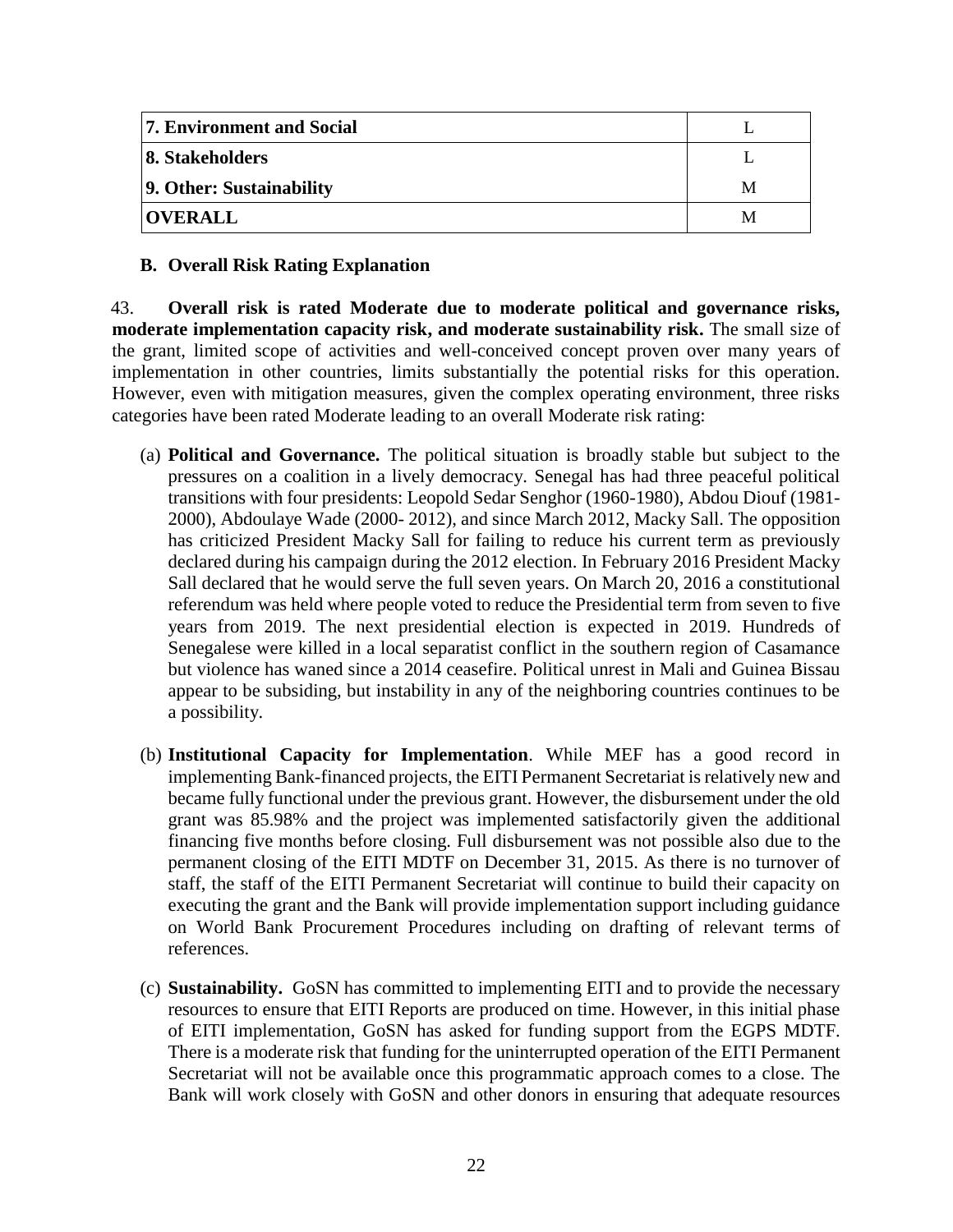are made available to ensure satisfactory performance of the EITI Permanent Secretariat. The project will support a dialogue on options for future EITI mainstreaming that will help to inform the reforms and resources needed to transition to Government's systems.

# **VI. APPRAISAL SUMMARY**

#### **A. Economic and Financial Analyses**

44. The proposed project is purely a technical assistance project meant at supporting GoSN's efforts to comply with EITI requirements and thereby establish the principles of a sustainable resource management system and enhance transparency in the extractive industries. Therefore, benefits are not easily quantifiable making it difficult to accurately carry out a traditional cost benefit analysis. Instead, a qualitative assessment indicates that the proposed project will have substantial economic benefits to Senegal as it will improve transparency, accountability and governance in the extractive industries. By enhancing the stakeholders' capacity to comprehend resources management and EITI, the project is also expected to help reach sustainable agreements in the industries and to make these industries better contributors to shared growth and employment.

45. The proposed project also has financial benefits that are sustainable. In the first place, by introducing EITI practices, it will enhance the prospects for attracting renowned investors to invest in upstream oil and gas, and mining, and directly leverage funds towards this end. By supporting GoSN's effort to reach EITI compliance, the project will also contribute towards reducing the risk that extractives industries become a curse rather than a blessing as is the case in many resource rich countries.

## **B. Technical Issues**

46. The activities covered in the proposed project are all part of the EITI work plan, which was approved by the Senegal EITI-NC. They are, therefore, consistent with the set of activities traditionally financed by EITI and essential for Senegal to become an EITI compliant country.

## **C. Financial Management**

47. The fiduciary arrangements will be carried out by the EITI Permanent Secretariat. The Bank performed a simplified financial management assessment of this proposed project in accordance with OP/BP 10.00 and the Financial Management Practice Manual (issued by the Financial Management Sector Board in March 1, 2010). It was concluded that the recipient agency has an adequate financial management system in place that can provide, with reasonable assurance, accurate and timely information on the status of the funds as required by the Bank.

48. The EITI Permanent Secretariat has experience in implementing Bank funded projects. It has implemented a previous Bank grant for EITI implementation which closed in December 2015. The financial management arrangements for the grant will be based on the existing arrangements for the EITI Permanent Secretariat. The accounting system operates satisfactorily and staffing is adequate to handle project activities. Auditors have issued an unqualified opinion on the 2014 financial statements of the EITI project and the internal control procedures are in place. The interim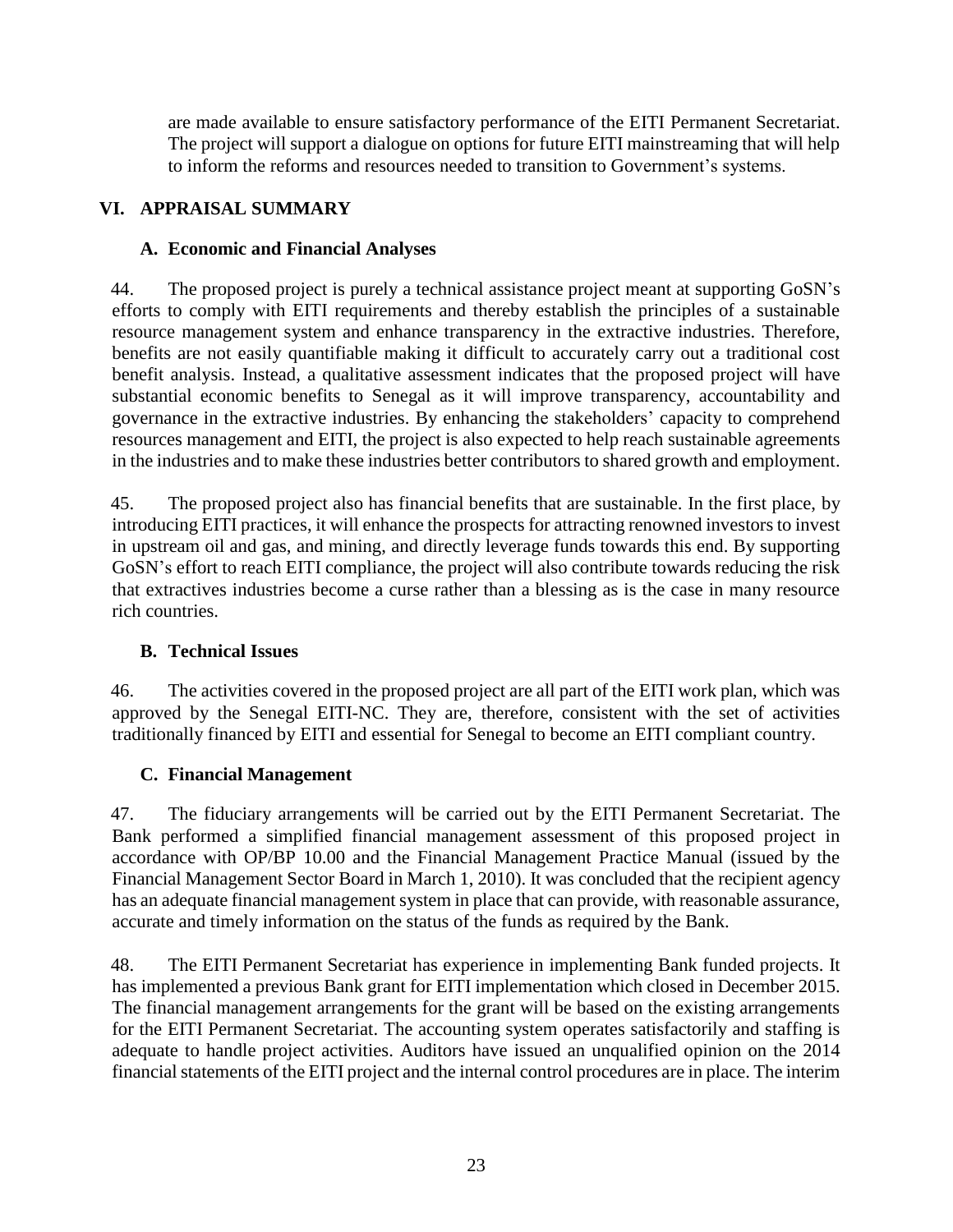unaudited financial reports for the closed project have also been submitted on time and the quality of reports was satisfactory.

49. The overall risk for the grant is rated Moderate. It is considered that the financial management arrangements satisfy the Bank's minimum requirements under OP/BP 10.00 and, therefore, are adequate to provide, with reasonable assurance, accurate and timely financial management information on the status of the project required by the World Bank.

#### **D. Procurement**

50. Procurement of goods and works and selection of consultants shall be conducted in accordance with: (i) "Guidelines: Procurement of Goods, Works, and non-Consulting Services Under IBRD Loans and IDA Credits & Grants by WB Borrowers," dated January 2011, revised on July 2014; (ii) "Guidelines: Selection and Employment of Consultants Under IBRD Loans and IDA Credits & Grants by WB Borrowers," dated January 2011, revised on July 2014; and (iii) "Guidelines on Preventing and Combating Fraud and Corruption in Projects Financed by IBRD Loans and IDA Credits and Grants," dated October 15, 2006, and revised in January 2011.

51. The following methods may be used for the procurement of consultants' services for those assignments which are specified in the Procurement Plan: (A) Selection based on Consultants' Qualifications; (B) Selection of Individual Consultants; and (C) Single-source procedures for the Selection of Individual Consultants.

52. The following method may be used for procurement of goods, and non-consulting services for those contracts which are specified in the Procurement Plan: Shopping. The Procurement Plan shall set forth those contracts which shall be subject to the World Bank's Prior Review. All other contracts shall be subject to Post Review by the World Bank. The procurement plan will be updated at least annually or as required to reflect the actual project implementation needs.

53. Most of the grant funds for this Project, will fund consultant services. There is substantial global experience in the Bank and other EITI Implementing countries with standard requirements and terms of references for similar tasks and, therefore, the procurement work load will be relatively straightforward. As the procurement and financial management duties are assumed by the same staff of the Permanent Secretariat (Administrative and Financial Officer), it has been agreed that the staff member will not be a member of the evaluation committee and all procurement decisions will be determined by the evaluation committee.

## **E. Environment and Social (including Safeguards)**

54. The proposed Project is a technical assistance grant of a limited scope with activities that do not have any likely adverse environmental or social impacts. Funding of the EITI Report and training and other capacity building activities are aimed at improving the transparency of payments and revenues in the extractives sector. Therefore, per OP 4.01 Environmental Assessment, the proposed project is classified as a Category C Project.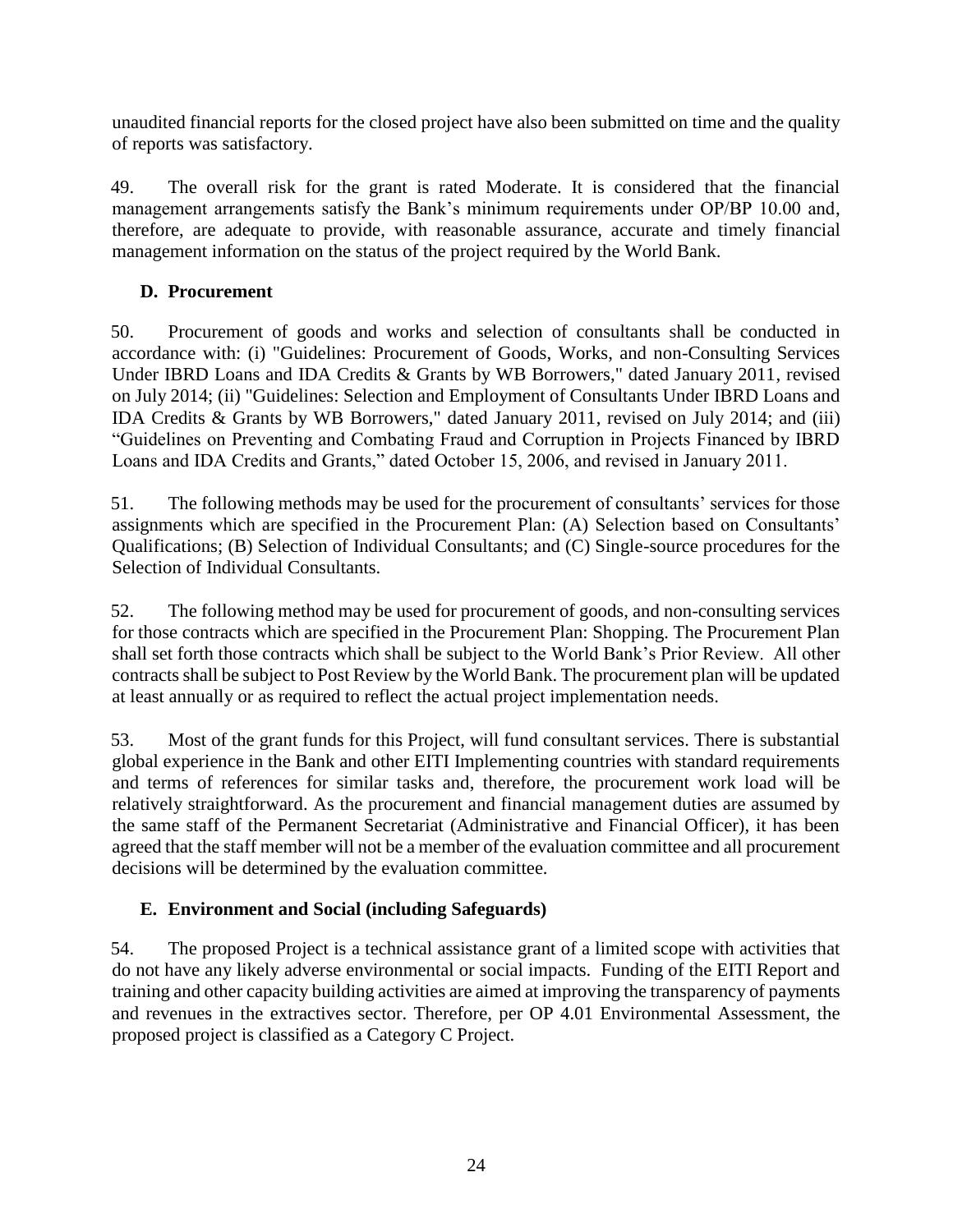#### **F. World Bank Grievance Redress**

55. Communities and individuals who believe that they are adversely affected by a World Bank (WB) supported project may submit complaints to existing project-level grievance redress mechanisms or the WB's Grievance Redress Service (GRS). The GRS ensures that complaints received are promptly reviewed in order to address project-related concerns. Project affected communities and individuals may submit their complaint to the WB's independent Inspection Panel which determines whether harm occurred, or could occur, as a result of WB non-compliance with its policies and procedures. Complaints may be submitted at any time after concerns have been brought directly to the World Bank's attention, and Bank Management has been given an opportunity to respond. For information on how to submit complaints to the World Bank's corporate GRS, please visit [http://www.worldbank.org/GRS.](http://www.worldbank.org/GRM) For information on how to submit complaints to the World Bank Inspection Panel, please visit [www.inspectionpanel.org.](http://www.inspectionpanel.org/)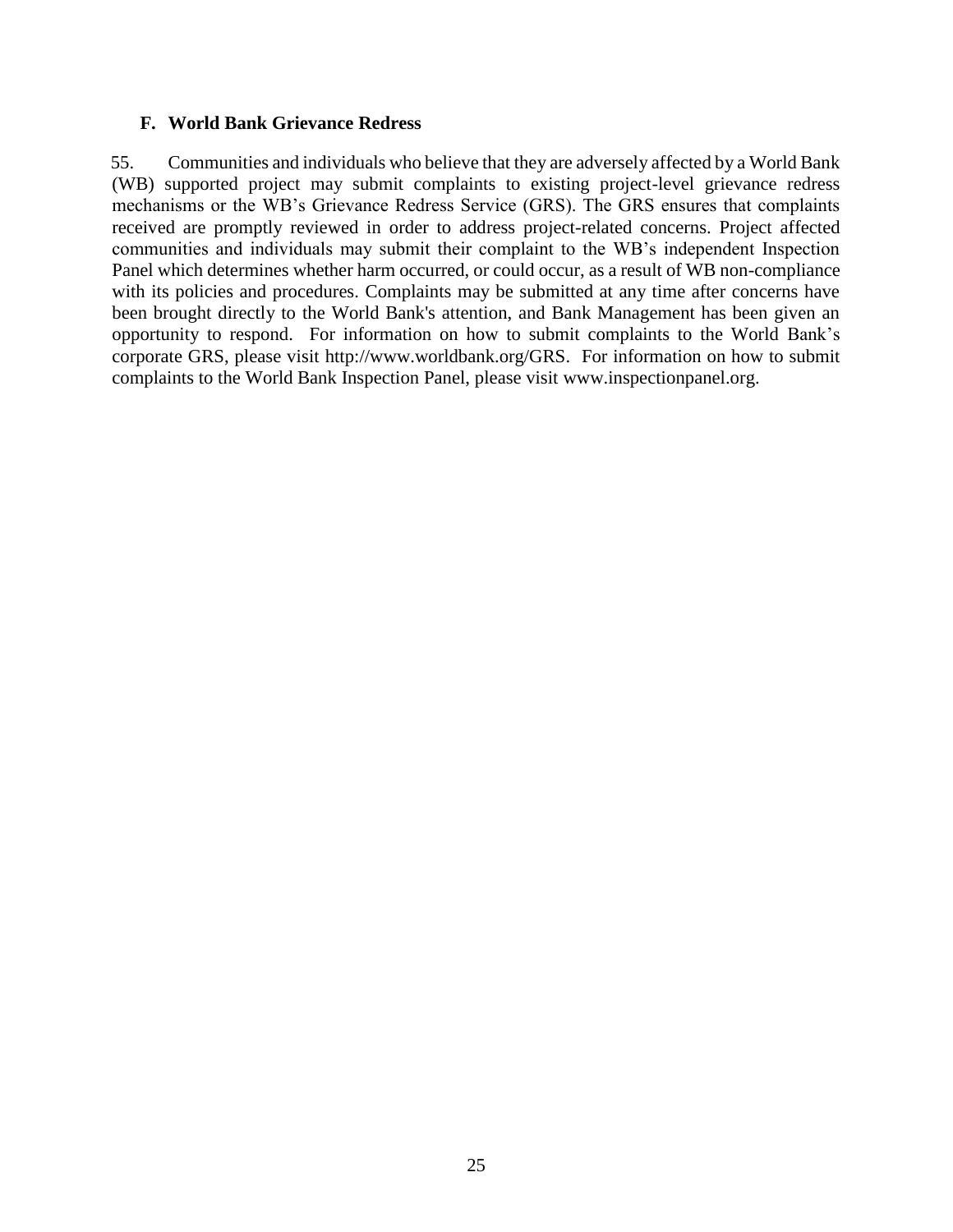#### **Annex 1: Results Framework and Monitoring**

#### **Country: Senegal**

# **Project Name: Senegal Support to Extractive Industries Transparency Initiative Compliance Process (P160022)**

## **Results Framework**

#### **Project Development Objectives**

PDO Statement

The project development objective (PDO) is to assist Senegal in implementing its EITI agenda.

**These results are at** Project Level

## **Project Development Objective Indicators**

|                                                                                                       |                 |     | <b>Cumulative Target Values</b> |     |     |     |                 |     |     |     |               |
|-------------------------------------------------------------------------------------------------------|-----------------|-----|---------------------------------|-----|-----|-----|-----------------|-----|-----|-----|---------------|
| <b>Indicator Name</b>                                                                                 | <b>Baseline</b> | YR1 | YR <sub>2</sub>                 | YR3 | YR4 | YR5 | YR <sub>6</sub> | YR7 | YR8 | YR9 | End<br>Target |
| <b>EITI</b> validation<br>completed<br>(Yes/No)                                                       | No              | Yes | Yes                             |     |     |     |                 |     |     |     | Yes           |
| Increased total<br>value of<br>revenues<br>reconciled<br>compared to the<br>previous year<br>(Yes/No) |                 | Yes | Yes                             |     |     |     |                 |     |     |     | Yes           |
| Follow up<br>action plans to<br>address EITI<br>report's<br>recommendation                            | No              | Yes | Yes                             |     |     |     |                 |     |     |     | Yes           |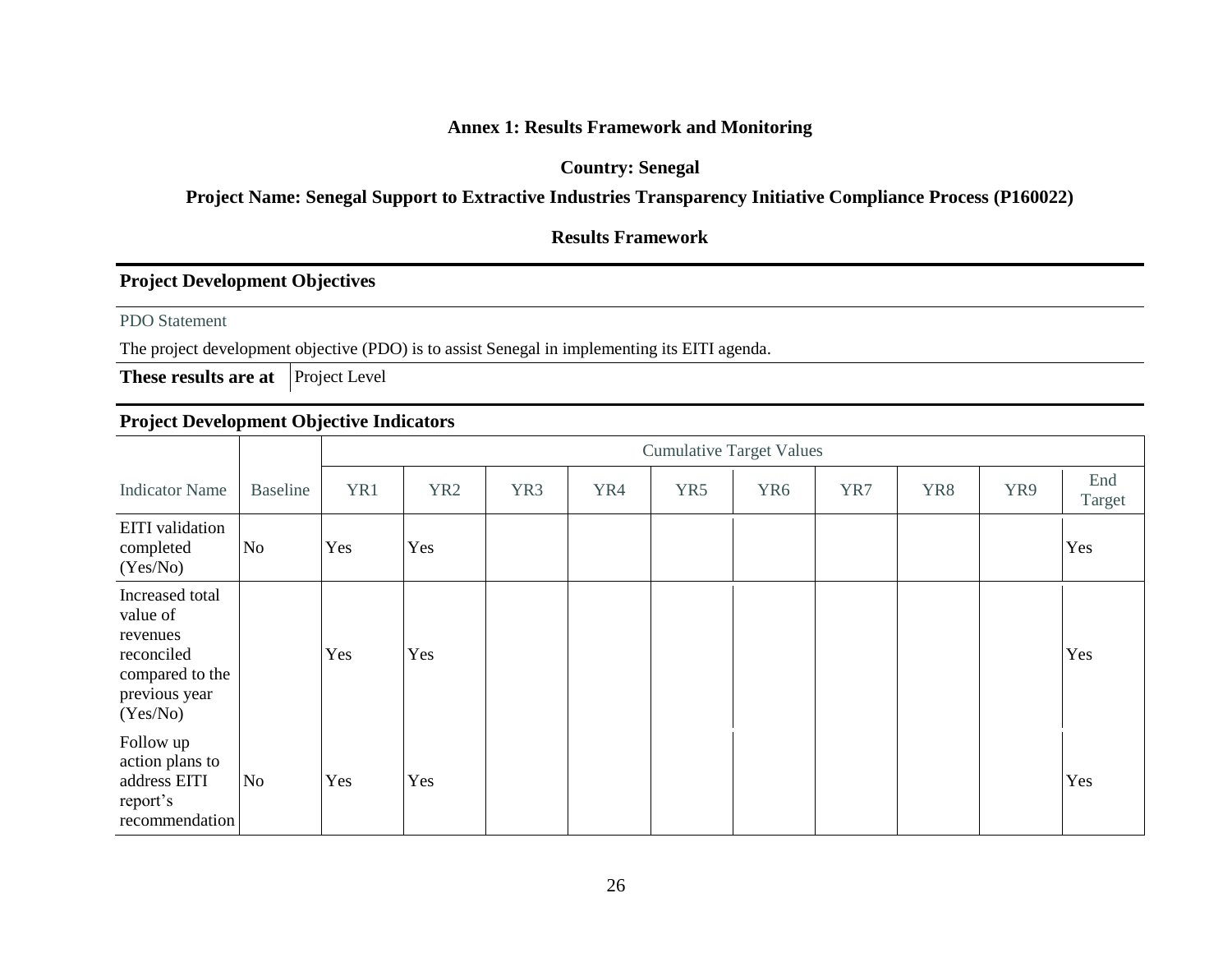| s are developed<br>and agreed by<br>the EITI-NC |  |  |  |  |  |  |
|-------------------------------------------------|--|--|--|--|--|--|
| annually<br>(Yes/No)                            |  |  |  |  |  |  |

#### **Intermediate Results Indicators**

|                                                                                                                                                                                       |                 |       | <b>Cumulative Target Values</b> |     |     |     |     |     |     |     |               |
|---------------------------------------------------------------------------------------------------------------------------------------------------------------------------------------|-----------------|-------|---------------------------------|-----|-----|-----|-----|-----|-----|-----|---------------|
| <b>Indicator Name</b>                                                                                                                                                                 | <b>Baseline</b> | YR1   | YR <sub>2</sub>                 | YR3 | YR4 | YR5 | YR6 | YR7 | YR8 | YR9 | End<br>Target |
| Senegal EITI<br>Report<br>completed and<br>published in a<br>timely manner<br>(Number)                                                                                                | 1.00            | 1.00  | 2.00                            |     |     |     |     |     |     |     | 2.00          |
| Assessment of<br>the legal and<br>institutional<br>framework as it<br>relates to the<br>licensing and<br>awarding of<br>contracts in the<br>oil, gas and<br>mining sector<br>(Yes/No) | No              | No    | Yes                             |     |     |     |     |     |     |     | Yes           |
| Percentage of<br>female<br>representation<br>on the<br>MSG(Percentag<br>e)<br>(Percentage)                                                                                            | 15.00           | 17.00 | 20.00                           |     |     |     |     |     |     |     | 20.00         |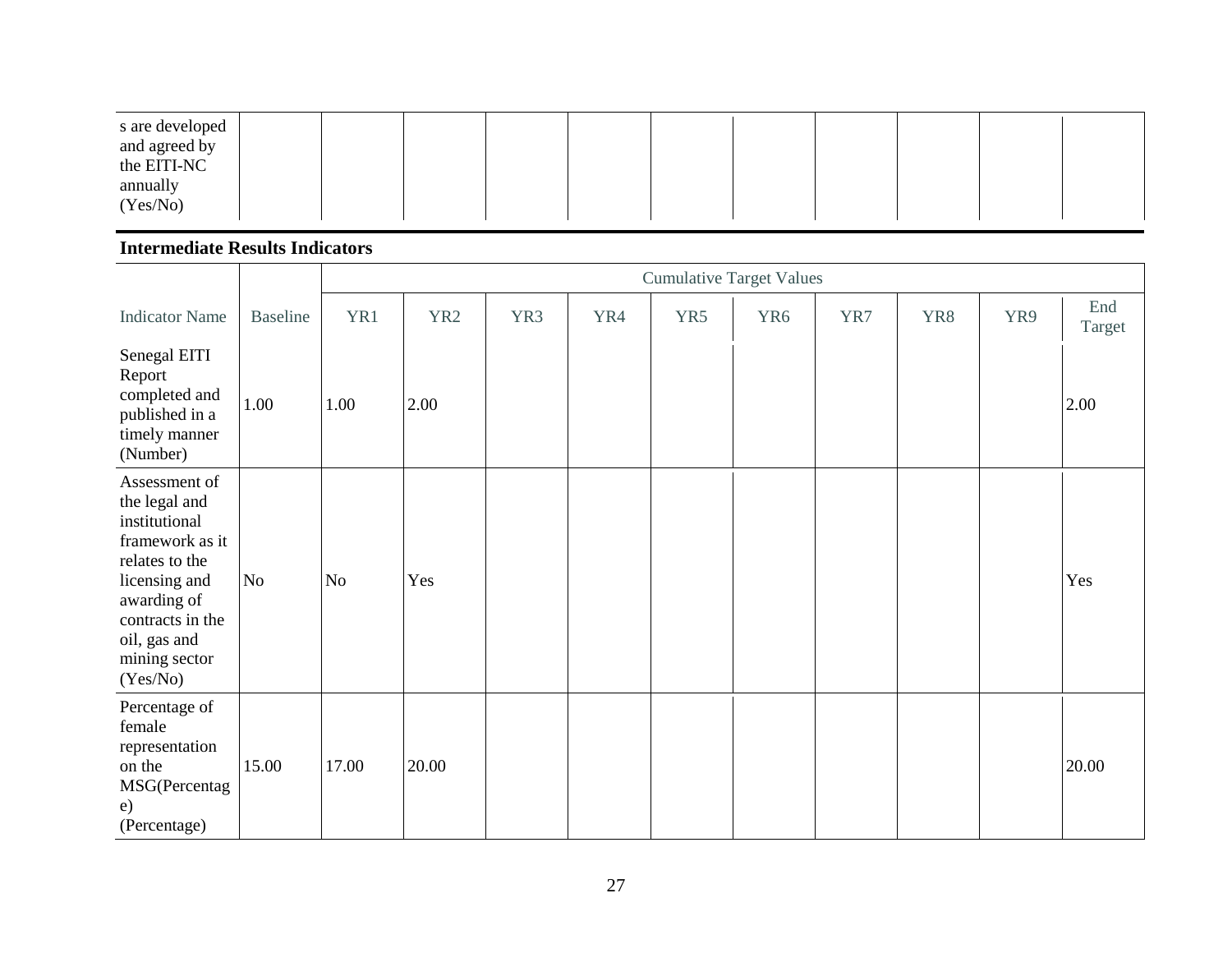| Successful<br>dissemination of<br>the first Senegal $ 0.00 $<br><b>EITI</b> Report<br>(Number) | 1.00 | 1.00 |  |  |  |  |  |  |  | 1.00 |
|------------------------------------------------------------------------------------------------|------|------|--|--|--|--|--|--|--|------|
|------------------------------------------------------------------------------------------------|------|------|--|--|--|--|--|--|--|------|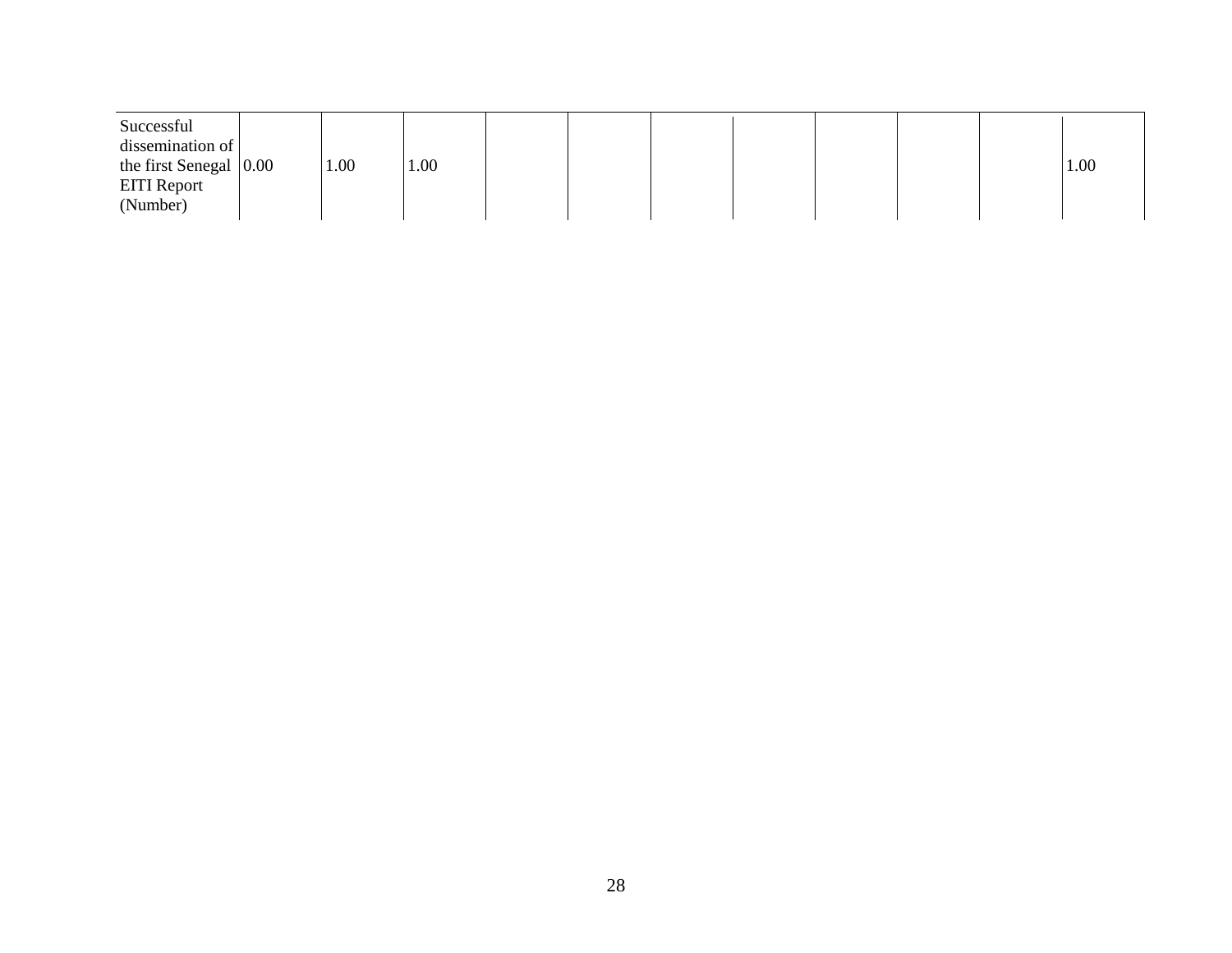# **Indicator Description**

# **Project Development Objective Indicators**

| <b>Indicator Name</b>                                                                                                        | Description (indicator definition etc.)                                                                                                                                                                      | Frequency | Data Source / Methodology  | <b>Responsibility for Data</b><br>Collection |
|------------------------------------------------------------------------------------------------------------------------------|--------------------------------------------------------------------------------------------------------------------------------------------------------------------------------------------------------------|-----------|----------------------------|----------------------------------------------|
| EITI validation completed                                                                                                    | The EITI International Secretariat will<br>undertake validation in Senegal for the<br>compliance process                                                                                                     | Annual    | <b>Press Release</b>       | <b>EITI</b> Permanent Secretariat            |
| Increased total value of<br>revenues reconciled<br>compared to the previous<br>year                                          | Based on information from the<br>Independent Administrator, evaluation of<br>increased compliance in EITI reporting<br>from state and private companies                                                      | Annual    | <b>Status Report</b>       | <b>EITI Permanent Secretariat</b>            |
| Follow up action plans to<br>address EITI report's<br>recommendations are<br>developed and agreed by<br>the EITI-NC annually | In response to the findings of EITI Report,<br>MSG develops action items that may<br>include draft proposal for legislative<br>changes, action plans for internal MSG<br>actions, TORs for new studies, etc. | Annual    | <b>MSG Meeting Minutes</b> | EITI-NC, EITI Permanent<br>Secretariat       |

# **Intermediate Results Indicators**

| <b>Indicator Name</b>                                                | Description (indicator definition etc.)                                                                                                                                                                                                                                                      | Frequency | Data Source / Methodology | <b>Responsibility for Data</b><br>Collection         |
|----------------------------------------------------------------------|----------------------------------------------------------------------------------------------------------------------------------------------------------------------------------------------------------------------------------------------------------------------------------------------|-----------|---------------------------|------------------------------------------------------|
| Senegal EITI Report<br>completed and published in<br>a timely manner | Senegal EITI report is finalized by the<br>consultant, approved by MSG and<br>published.                                                                                                                                                                                                     | Annual    | <b>Status Report</b>      | <b>EITI Permanent Secretariat,</b><br><b>EITI-NC</b> |
| relates to the licensing and<br>oil, gas and mining sector           | Assessment of the legal and Recruitment of a consultant to deliver and<br>institutional framework as it assessment of the legal and institutional<br>framework as it relates to the licensing and<br>awarding of contracts in the awarding of contracts in the oil, gas and<br>mining sector | Annual    | <b>Status Report</b>      | <b>EITI Permanent Secretariat</b>                    |
| Percentage of female<br>representation on the<br>MSG(Percentage)     | <b>EITI</b> Permanent Secretariat to refer to<br>MSG meeting notes and membership to                                                                                                                                                                                                         | Annual    | <b>MSG</b> Minutes        | <b>EITI Permanent Secretariat</b>                    |